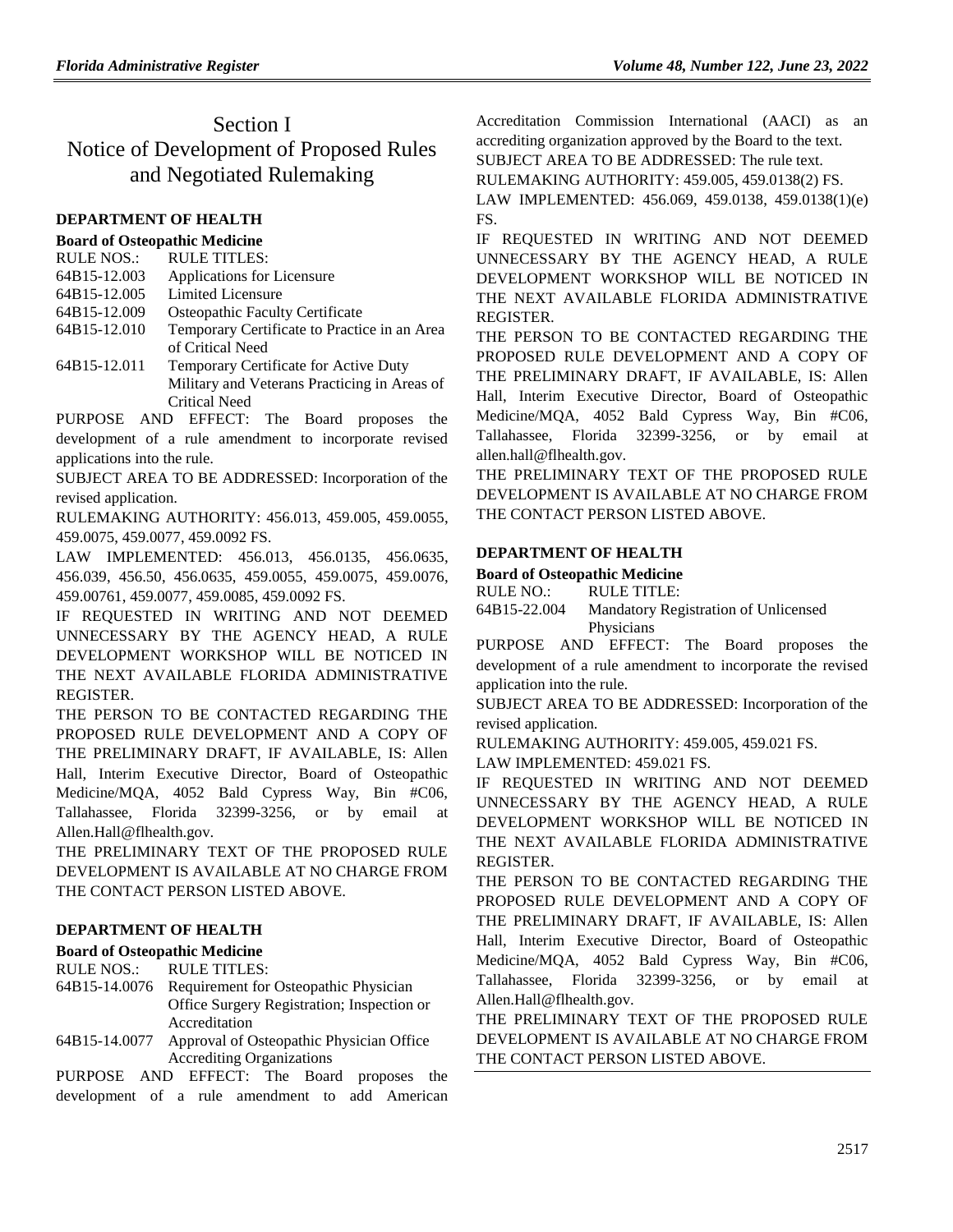# Section II Proposed Rules

#### **[DEPARTMENT OF BUSINESS AND PROFESSIONAL](https://www.flrules.org/gateway/department.asp?id=61)  [REGULATION](https://www.flrules.org/gateway/department.asp?id=61)**

#### **[Board of Accountancy](https://www.flrules.org/gateway/organization.asp?id=280)**

RULE NO.: RULE TITLE: [61H1-26.005](https://www.flrules.org/gateway/ruleNo.asp?id=61H1-26.005) Address of Record PURPOSE AND EFFECT: The Board proposes an amendment

to clarify the address of record.

SUMMARY: The proposed amendment clarifies the rule language for address of record.

SUMMARY OF STATEMENT OF ESTIMATED REGULATORY COSTS AND LEGISLATIVE RATIFICATION:

The Agency has determined that this will not have an adverse impact on small business or likely increase directly or indirectly regulatory costs in excess of \$200,000 in the aggregate within one year after the implementation of the rule. A SERC has not been prepared by the Agency.

The Agency has determined that the proposed rule is not expected to require legislative ratification based on the statement of estimated regulatory costs or if no SERC is required, the information expressly relied upon and described herein: During discussion of the economic impact of this rule at its Board meeting, the Board concluded that this rule change will not have any impact on licensees and their businesses or the businesses that employ them. The rule will not increase any fees, business costs, personnel costs, will not decrease profit opportunities, and will not require any specialized knowledge to comply. This change will not increase any direct or indirect regulatory costs. Hence, the Board determined that a Statement of Estimated Regulatory Costs (SERC) was not necessary and that the rule will not require ratification by the Legislature. No person or interested party submitted additional information regarding the economic impact at that time.

Any person who wishes to provide information regarding a statement of estimated regulatory costs, or provide a proposal for a lower cost regulatory alternative must do so in writing within 21 days of this notice.

RULEMAKING AUTHORITY: [455.275,](https://www.flrules.org/gateway/statute.asp?id=455.275) [473.304 FS.](https://www.flrules.org/gateway/statute.asp?id=%20473.304%20FS.)

LAW IMPLEMENTED: [455.275 FS.](https://www.flrules.org/gateway/statute.asp?id=455.275%20FS.)

## IF REQUESTED WITHIN 21 DAYS OF THE DATE OF THIS NOTICE, A HEARING WILL BE SCHEDULED AND ANNOUNCED IN THE FAR.

THE PERSON TO BE CONTACTED REGARDING THE PROPOSED RULE IS: Roger Scarborough, Division Director, Board of Accountancy, 240 NW 76th Dr., Suite A, Gainesville, Florida 32607, Roger.Scarborough@myfloridalicense.com.

#### THE FULL TEXT OF THE PROPOSED RULE IS:

#### 61H1-26.005 Address of Record.

(1) All Florida certified public accountants, and licensed firms, licensed in Florida, are required to provide a have their correct email address and street address, including a correct email address and the street address of their office, to of their principal place of business on file with the Board office. Firms with multiple locations shall list their principle place of business as their address of record. A post office box may be used for a mailing address, but it must be in addition to the address of record.

(2) A Florida certified public accountant or licensed firm must notify the Board office in writing within thirty days of any change to their email address, address of record, or mailing address.

Rulemaking Authority 455.275, 473.304 FS. Law Implemented 455.275 FS. History–New 12-2-92, Formerly 21A-26.005, Amended 7-23-06, 12-27-09, 12-21-15, 1-31-18, 5-3-20,

NAME OF PERSON ORIGINATING PROPOSED RULE: Board of Accountancy

NAME OF AGENCY HEAD WHO APPROVED THE PROPOSED RULE: Board of Accountancy

DATE PROPOSED RULE APPROVED BY AGENCY HEAD: May 20, 2022

DATE NOTICE OF PROPOSED RULE DEVELOPMENT PUBLISHED IN FAR: October 19, 2021

### **DEPARTMENT OF [BUSINESS AND PROFESSIONAL](https://www.flrules.org/gateway/department.asp?id=61)  [REGULATION](https://www.flrules.org/gateway/department.asp?id=61)**

#### **[Board of Accountancy](https://www.flrules.org/gateway/organization.asp?id=280)**

RULE NO.: RULE TITLE:

[61H1-33.001](https://www.flrules.org/gateway/ruleNo.asp?id=61H1-33.001) Certified Public Accountants Required to Comply with this Chapter

PURPOSE AND EFFECT: The Board proposes an amendment to clarify certified public accountants required to comply with this chapter.

SUMMARY: The proposed amendment clarifies Florida's CPE requirements for certified public accountants.

SUMMARY OF STATEMENT OF ESTIMATED REGULATORY COSTS AND LEGISLATIVE RATIFICATION:

The Agency has determined that this will not have an adverse impact on small business or likely increase directly or indirectly regulatory costs in excess of \$200,000 in the aggregate within one year after the implementation of the rule. A SERC has not been prepared by the Agency

The Agency has determined that the proposed rule is not expected to require legislative ratification based on the statement of estimated regulatory costs or if no SERC is required, the information expressly relied upon and described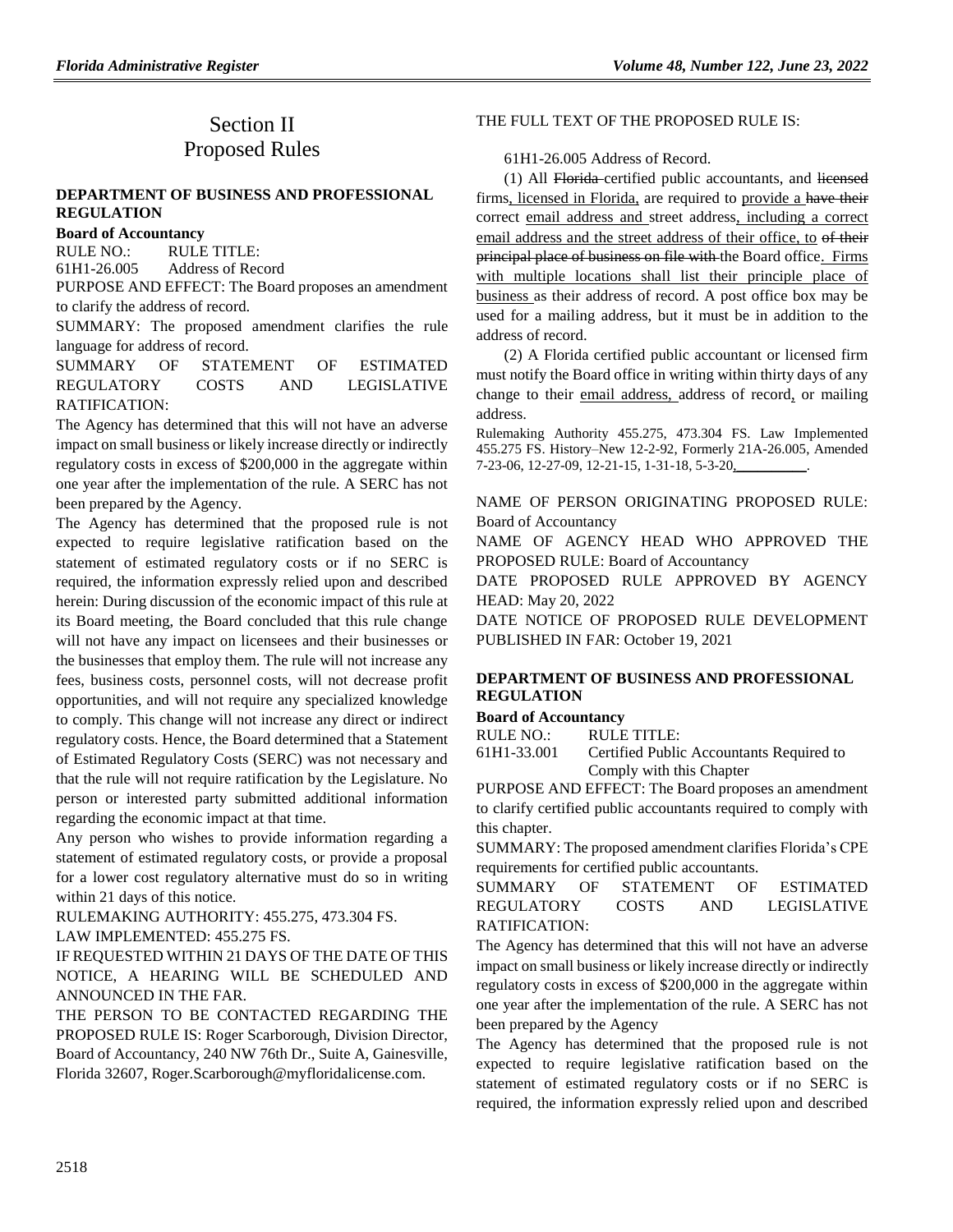herein: During discussion of the economic impact of this rule at its Board meeting, the Board concluded that this rule change will not have any impact on licensees and their businesses or the businesses that employ them. The rule will not increase any fees, business costs, personnel costs, will not decrease profit opportunities, and will not require any specialized knowledge to comply. This change will not increase any direct or indirect regulatory costs. Hence, the Board determined that a Statement of Estimated Regulatory Costs (SERC) was not necessary and that the rule will not require ratification by the Legislature. No person or interested party submitted additional information regarding the economic impact at that time.

Any person who wishes to provide information regarding a statement of estimated regulatory costs, or provide a proposal for a lower cost regulatory alternative must do so in writing within 21 days of this notice.

RULEMAKING AUTHORITY: [473.304,](https://www.flrules.org/gateway/statute.asp?id=473.304) [473.312,](https://www.flrules.org/gateway/statute.asp?id=%20473.312) [473.313](https://www.flrules.org/gateway/statute.asp?id=%20473.313%20FS.)  [FS.](https://www.flrules.org/gateway/statute.asp?id=%20473.313%20FS.)

LAW IMPLEMENTED: [473.311,](https://www.flrules.org/gateway/statute.asp?id=473.311) [473.312,](https://www.flrules.org/gateway/statute.asp?id=%20473.312) [473.313 FS.](https://www.flrules.org/gateway/statute.asp?id=%20473.313%20FS.)

IF REQUESTED WITHIN 21 DAYS OF THE DATE OF THIS NOTICE, A HEARING WILL BE SCHEDULED AND ANNOUNCED IN THE FAR.

THE PERSON TO BE CONTACTED REGARDING THE PROPOSED RULE IS: Roger Scarborough, Division Director, Board of Accountancy, 240 NW 76th Dr., Suite A, Gainesville, Florida 32607, Roger.Scarborough@myfloridalicense.com.

#### THE FULL TEXT OF THE PROPOSED RULE IS:

61H1-33.001 Certified Public Accountants Required to Comply with this Chapter.

(1) Each Florida certified public accountant shall be required to reestablish his/her professional knowledge and competency in conformity with this rule by the completion of continuing professional education programs.

(2) Each Florida certified public accountant shall commence his/her reestablishment period on the date indicated on his/her Florida certificate. The initial designated reestablishment period for such Florida certified public accountant shall end on the third June 30th following the date indicated on his/her Florida certificate. Each succeeding reestablishment period shall begin on July 1, and end on June 30, two years thereafter.

(2) Pursuant to F.S.  $473.311(1)(b)$ , a Florida licensed certified public accountant, who is not a resident of Florida and is licensed in another state, may satisfy Florida's CPE requirements by completing the CPE requirements of the state where the licensee's office is located and by completing a Florida Board-approved ethics course. If the state where the licensee's office is located does not have continuing professional education requirements, the licensee must comply with the requirements set forth in Rule 61H1-33.003 (1)(b), F.A.C.

(3) No Change.

Rulemaking Authority 473.304, 473.311, 473.312, 473.313 FS. Law Implemented 473.311, 473.312, 473.313 FS. History–New 12-4-79, Amended 2-3-81, 12-19-82, Formerly 21A-33.01, Amended 4-8-86, Formerly 21A-33.001, Amended 5-24-07, 11-18-07, 12-10- 09, .

NAME OF PERSON ORIGINATING PROPOSED RULE: Board of Accountancy

NAME OF AGENCY HEAD WHO APPROVED THE PROPOSED RULE: Board of Accountancy

DATE PROPOSED RULE APPROVED BY AGENCY HEAD: May 20, 2022

DATE NOTICE OF PROPOSED RULE DEVELOPMENT PUBLISHED IN FAR: October 20, 2021

#### **[DEPARTMENT OF BUSINESS AND PROFESSIONAL](https://www.flrules.org/gateway/department.asp?id=61)  [REGULATION](https://www.flrules.org/gateway/department.asp?id=61)**

#### **[Board of Accountancy](https://www.flrules.org/gateway/organization.asp?id=280)**

RULE NO.: RULE TITLE:

[61H1-36.004](https://www.flrules.org/gateway/ruleNo.asp?id=61H1-36.004) Disciplinary Guidelines; Range of Penalties; Aggravating and Mitigating Circumstances

PURPOSE AND EFFECT: The Board proposes a rule amendment for disciplinary guidelines; range of penalties; aggravating and mitigating circumstances.

SUMMARY: The proposed amendments clarify the rule language for disciplinary guidelines; range of penalties; aggravating and mitigating circumstances.

SUMMARY OF STATEMENT OF ESTIMATED REGULATORY COSTS AND LEGISLATIVE RATIFICATION:

The Agency has determined that this will not have an adverse impact on small business or likely increase directly or indirectly regulatory costs in excess of \$200,000 in the aggregate within one year after the implementation of the rule. A SERC has not been prepared by the Agency.

The Agency has determined that the proposed rule is not expected to require legislative ratification based on the statement of estimated regulatory costs or if no SERC is required, the information expressly relied upon and described herein:

Any person who wishes to provide information regarding a statement of estimated regulatory costs, or provide a proposal for a lower cost regulatory alternative must do so in writing within 21 days of this notice.

RULEMAKING AUTHORITY: [455.2273,](https://www.flrules.org/gateway/statute.asp?id=455.2273) [473.304 FS.](https://www.flrules.org/gateway/statute.asp?id=%20473.304%20FS.)

LAW IMPLEMENTED: [455.277,](https://www.flrules.org/gateway/statute.asp?id=455.277) [455.2273,](https://www.flrules.org/gateway/statute.asp?id=%20455.2273) [473.323 FS.](https://www.flrules.org/gateway/statute.asp?id=%20473.323%20FS.)

IF REQUESTED WITHIN 21 DAYS OF THE DATE OF THIS NOTICE, A HEARING WILL BE SCHEDULED AND ANNOUNCED IN THE FAR.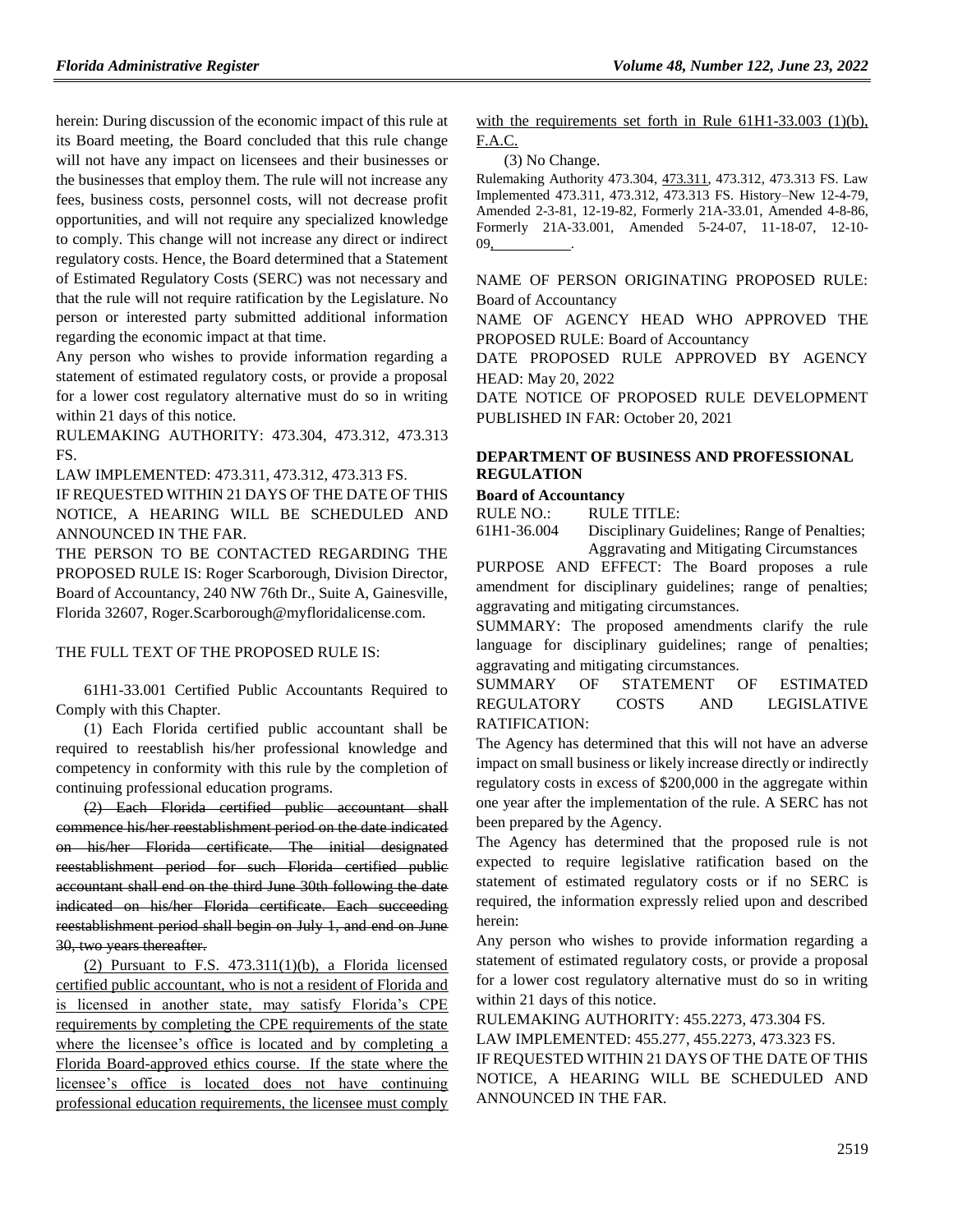THE PERSON TO BE CONTACTED REGARDING THE PROPOSED RULE IS: Roger Scarborough, Division Director, Board of Accountancy, 240 NW 76th Dr., Suite A, Gainesville, Florida 32607, Roger.Scarborough@myfloridalicense.com.

## THE FULL TEXT OF THE PROPOSED RULE IS:

61H1-36.004 Disciplinary Guidelines; Range of Penalties; Aggravating and Mitigating Circumstances.

 $(1)(a)$  The board sets forth below a range of disciplinary guidelines from which disciplinary penalties will be imposed upon practitioners guilty of violating chapter 473, F.S. The purpose of the disciplinary guidelines is to give notice to licensees of the range of penalties which will normally be imposed upon violations of particular provisions of chapter 473, F.S. The disciplinary guidelines are based upon a single count violation of each provision listed. The brief description of each violation is provided for quick reference and is not meant to convey all elements of any given statutory provsion; the full language of each statutory provision cited must be consulted in order to determine the conduct involved. All penalties at the upper range of the sanctions set forth in the guidelines, i.e., suspension, revocation, etc., include lesser penalties, i.e., fine, probation or reprimand which may be included in the final penalty at the board's discretion.

(b) No Change.

(2) The following disciplinary guidelines shall be followed by the board in imposing disciplinary penalties upon licensees for violation of the below mentioned statutes and rules:

(a) through (z) No Change.

| - - - - - - - - - - - - - |                                         |                                     |
|---------------------------|-----------------------------------------|-------------------------------------|
| (aa) Failure to obtain    |                                         |                                     |
| continuing                |                                         |                                     |
| professional              |                                         |                                     |
| education hours           |                                         |                                     |
| (Section 473.312,         |                                         |                                     |
| F.S., Rule 61H1-          |                                         |                                     |
| 33.003, F.A.C.)           |                                         |                                     |
| <b>First Offense</b>      |                                         |                                     |
| OF<br><b>NUMBER</b>       | Minimum                                 | Maximum                             |
| <b>HOURS LACKING</b>      |                                         |                                     |
| 1 to 16 hours             | $$1,000$$ \$500 fine, $$2,000$$ \$1,000 |                                     |
|                           |                                         | mandatory CPE fine, mandatory       |
|                           | audit                                   | CPE audit                           |
|                           |                                         | participation for participation for |
|                           |                                         | the next two re- the next two re-   |
|                           | establishment establishment             |                                     |
|                           |                                         | periods, and periods, and           |
|                           |                                         | within 90 days of within 90 days of |
|                           |                                         | the final order, the final order,   |
|                           |                                         | makeup missing makeup missing       |
|                           | hours plus 20 hours plus                | 20                                  |

|                      | additional                        | additional penalty         |
|----------------------|-----------------------------------|----------------------------|
|                      | penalty hours, in                 | hours, in the same         |
|                      | the<br>same l                     | category as those          |
|                      | category as those                 | missed,.<br>Iif            |
|                      | missed,.<br>Iif                   | missing<br>CPE             |
|                      | missing CPE                       | hours are ethics,          |
|                      | hours are ethics,                 | penalty hours              |
|                      | penalty hours                     | shall would                |
|                      | shall <del>would</del>            | consist<br>of              |
|                      | consist<br>of                     | accounting/auditi          |
|                      | accounting/auditi                 | ng. <del>, within 90</del> |
|                      | ng. <del>, within 90</del>        | days of final              |
|                      | days of final                     | order, must                |
|                      | order, must                       | submit proof of            |
|                      | submit proof of                   | compliance for             |
|                      | compliance for                    | next two renewal           |
|                      | next two renewal                  | periods                    |
|                      | periods                           |                            |
| 17 to 80 hours       | \$1,000<br>fine,                  | Suspension,                |
|                      | makeup missing                    | \$5,000\$2,000             |
|                      | hours<br>plus                     | fine, makeup               |
|                      | additional                        | missing<br>hours           |
|                      | penalty hours                     | plus additional            |
|                      | the  <br>equal<br>to              | penalty<br>hours           |
|                      | number of those                   | equal to<br>the            |
|                      | missed, in the                    | number of those            |
|                      | within<br>same                    | missed, within the         |
|                      | category as those                 | same category as           |
|                      | missed,                           | those missed,              |
|                      | suspension until                  | suspension until           |
|                      | hours<br>all<br>are               | all hours are              |
|                      | completed, and                    | completed, and             |
|                      | mandatory CPE                     | mandatory CPE              |
|                      | audit                             | audit participation        |
|                      | participation for                 | for the next two           |
|                      |                                   | re-establishment           |
|                      | the next two re-<br>establishment | must submit proof          |
|                      | must submit                       | of compliance for          |
|                      | proof of                          | next two renewal           |
|                      | compliance for                    | periods                    |
|                      | next two renewal                  |                            |
|                      | periods                           |                            |
| Second Offense       |                                   |                            |
| <b>NUMBER</b><br>OF  |                                   |                            |
| <b>HOURS LACKING</b> |                                   |                            |
| 1 to 16 hours        | \$2,000\$1,000                    | \$5,000\$2,000             |
|                      | fine, , mandatory                 | fine,<br>mandatory         |
|                      | $\rm{CPE}$<br>audit               | CPE<br>audit               |
|                      | participation for                 | participation<br>for       |
|                      | the next two re-                  | the next two re-           |
|                      |                                   |                            |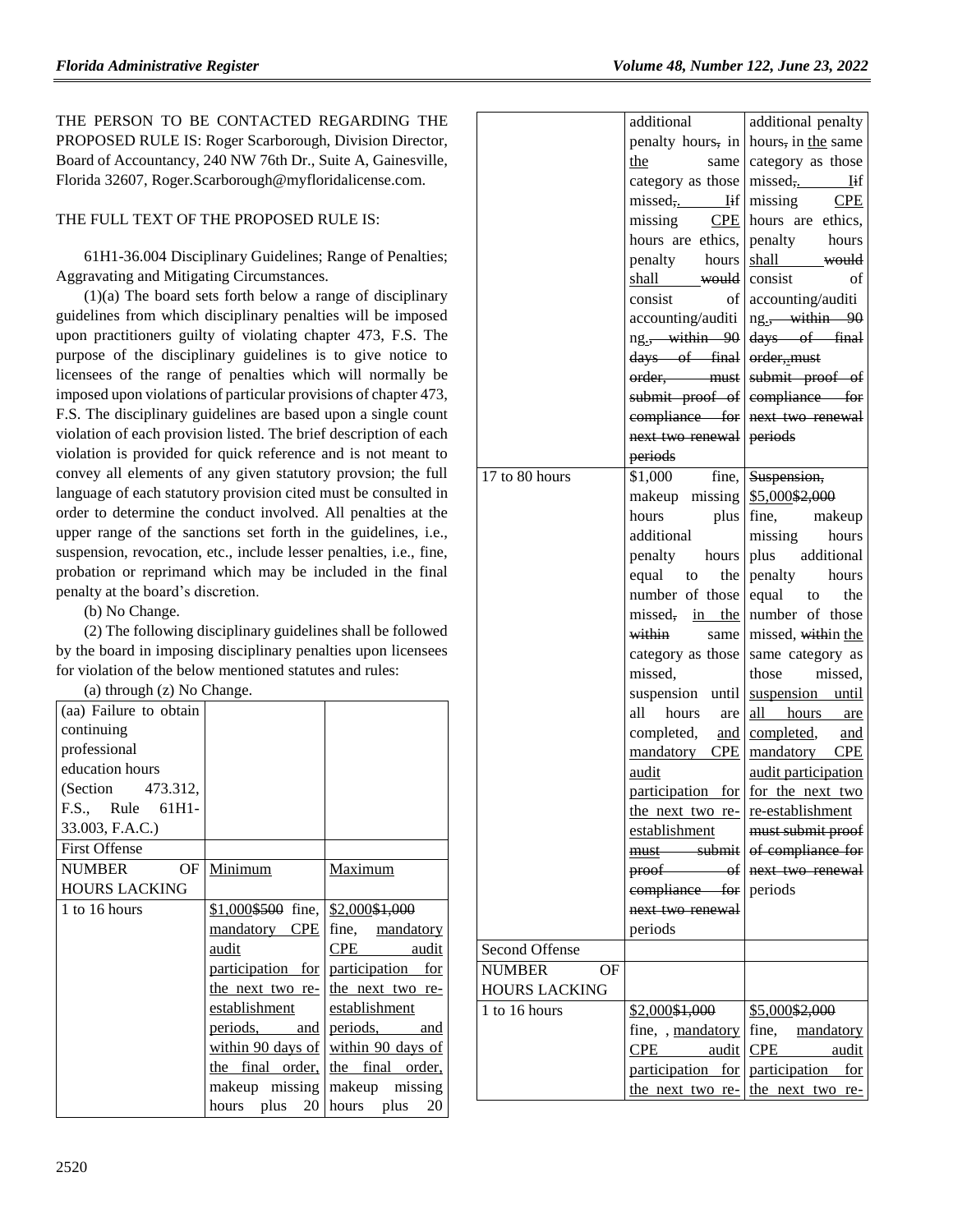|                        | establishment                        | establishment                                             |                                    |                                                 | number of those                                                   |                                                                                                                                                                                                                                                                                                     |
|------------------------|--------------------------------------|-----------------------------------------------------------|------------------------------------|-------------------------------------------------|-------------------------------------------------------------------|-----------------------------------------------------------------------------------------------------------------------------------------------------------------------------------------------------------------------------------------------------------------------------------------------------|
|                        |                                      | periods, makeup periods, makeup                           |                                    |                                                 | missed and in the                                                 |                                                                                                                                                                                                                                                                                                     |
|                        | missing                              | hours missing<br>hours                                    |                                    |                                                 | same category as                                                  |                                                                                                                                                                                                                                                                                                     |
|                        |                                      | plus 20 additional plus 20 additional                     |                                    |                                                 | those<br>missed,                                                  |                                                                                                                                                                                                                                                                                                     |
|                        |                                      | penalty hours, in penalty hours, in                       |                                    |                                                 | suspension until                                                  |                                                                                                                                                                                                                                                                                                     |
|                        | the                                  | same the same category                                    |                                    |                                                 | all hours<br>are                                                  |                                                                                                                                                                                                                                                                                                     |
|                        |                                      | category as those as those missed <sub>3</sub> .          |                                    |                                                 | completed,<br>and                                                 |                                                                                                                                                                                                                                                                                                     |
|                        |                                      | missed, lif lif missing CPE                               |                                    |                                                 | mandatory<br><b>CPE</b>                                           |                                                                                                                                                                                                                                                                                                     |
|                        | missing                              | $CPE$ hours are ethics,                                   |                                    |                                                 | audit                                                             |                                                                                                                                                                                                                                                                                                     |
|                        | hours are ethics, penalty            | hours                                                     |                                    |                                                 | participation for                                                 |                                                                                                                                                                                                                                                                                                     |
|                        | penalty                              | hours shall<br>would                                      |                                    |                                                 | the next two re-                                                  |                                                                                                                                                                                                                                                                                                     |
|                        | shall                                | would consist<br>of                                       |                                    |                                                 | establishment                                                     |                                                                                                                                                                                                                                                                                                     |
|                        | consist                              | of accounting/auditi                                      |                                    |                                                 | periods                                                           |                                                                                                                                                                                                                                                                                                     |
|                        |                                      | $accounting/auditi$ ng.,, Ssuspension                     |                                    |                                                 | $(cc)(bb)$ Failure to Suspension until Revocation                 | and                                                                                                                                                                                                                                                                                                 |
|                        |                                      | ng.,-Ssuspension until all hours are                      |                                    |                                                 | enroll in peer review enrollment and a $\frac{1}{5,000}$ fine     |                                                                                                                                                                                                                                                                                                     |
|                        | until all hours are completed., must |                                                           | program                            |                                                 | when reprimand                                                    |                                                                                                                                                                                                                                                                                                     |
|                        |                                      | completed must submit proof of                            | required                           | (Sections)                                      |                                                                   |                                                                                                                                                                                                                                                                                                     |
|                        |                                      | submit proof of compliance for                            | 473.323(1)(a)                      | and                                             |                                                                   |                                                                                                                                                                                                                                                                                                     |
|                        |                                      | compliance for next two renewal                           | 473.3125(4), F.S.)                 |                                                 |                                                                   |                                                                                                                                                                                                                                                                                                     |
|                        | next two renewal periods             |                                                           | $\frac{\text{(dd)}\text{(ee)}}{ }$ |                                                 | Utilizing Reprimand,                                              | Suspension<br>and                                                                                                                                                                                                                                                                                   |
|                        | periods                              |                                                           | <b>CPA</b>                         |                                                 | designation completion                                            | of \$5,000\$500 fine                                                                                                                                                                                                                                                                                |
| 17 to 80 hours         | \$2,500\$2,000                       | Suspension,                                               | without                            | active four<br>an                               | penalty                                                           |                                                                                                                                                                                                                                                                                                     |
|                        | makeup $\frac{1}{5,000}$<br>fine,    | fine,                                                     | license                            |                                                 | (Section hours of Board-                                          |                                                                                                                                                                                                                                                                                                     |
|                        | missing                              | hours   makeup missing                                    |                                    |                                                 | $473.322(1)(b)$ , F.S., approved ethics                           |                                                                                                                                                                                                                                                                                                     |
|                        | additional hours<br>plus             | plus                                                      |                                    |                                                 |                                                                   |                                                                                                                                                                                                                                                                                                     |
|                        |                                      | hours additional penalty                                  | Section                            | through a violation of continuing               |                                                                   |                                                                                                                                                                                                                                                                                                     |
|                        | penalty                              |                                                           |                                    |                                                 | professional                                                      |                                                                                                                                                                                                                                                                                                     |
|                        | equal<br>to                          | the hours equal to the<br>number of those number of those |                                    | $473.323(1)(a)$ , F.S.)                         | education hours                                                   |                                                                                                                                                                                                                                                                                                     |
|                        |                                      |                                                           |                                    | $(ee)(dd)$ Performing Reprimand,                |                                                                   | Suspension, and                                                                                                                                                                                                                                                                                     |
|                        | missed,                              | within missed within the                                  |                                    |                                                 | work described in $\frac{$5,000\text{ }4500}{1000\text{ }}$ fine, | \$10,000\$1,000                                                                                                                                                                                                                                                                                     |
|                        |                                      | the same same category as                                 | Sections                           |                                                 | completion                                                        | of fine,<br>and                                                                                                                                                                                                                                                                                     |
|                        |                                      | category as those   those missed, and                     | $473.302(8)(a)$ ,                  |                                                 | $(d)$ , four<br>penalty                                           | of<br>completion                                                                                                                                                                                                                                                                                    |
|                        | missed,                              | mandatory CPE                                             |                                    |                                                 | F.S., (e.g. $-$ audits, hours of Board-                           | eight<br>penalty                                                                                                                                                                                                                                                                                    |
|                        |                                      | suspension until audit participation                      | reviews,                           |                                                 | approved ethics,                                                  | hours<br>of                                                                                                                                                                                                                                                                                         |
|                        | all<br>hours                         | are for the next two                                      |                                    |                                                 |                                                                   | compilations compliat and eight penalty $\frac{1}{2}$ $\frac{1}{2}$ $\frac{1}{2}$ $\frac{1}{2}$ $\frac{1}{2}$ $\frac{1}{2}$ $\frac{1}{2}$ $\frac{1}{2}$ $\frac{1}{2}$ $\frac{1}{2}$ $\frac{1}{2}$ $\frac{1}{2}$ $\frac{1}{2}$ $\frac{1}{2}$ $\frac{1}{2}$ $\frac{1}{2}$ $\frac{1}{2}$ $\frac{1}{2}$ |
|                        | completed,                           | and re-establishment                                      |                                    | ions, or attestation hours                      |                                                                   | of $\sqrt{\text{a}$ Auditing                                                                                                                                                                                                                                                                        |
|                        |                                      | mandatory CPE   must submit proof                         |                                    |                                                 | engagements) without $a$ Accounting and                           | continuing                                                                                                                                                                                                                                                                                          |
|                        | audit                                | of compliance for                                         |                                    | an active individual $\sqrt{\text{a}}$ Auditing |                                                                   | professional                                                                                                                                                                                                                                                                                        |
|                        |                                      | participation for next two renewal                        |                                    | and/or $\lim$ license continuing                |                                                                   | education hours                                                                                                                                                                                                                                                                                     |
|                        | the next two re- periods             |                                                           | (Section                           |                                                 | professional                                                      |                                                                                                                                                                                                                                                                                                     |
|                        | establishment                        |                                                           | $473.322(1)(c)$ ,                  |                                                 | F.S., education hours                                             |                                                                                                                                                                                                                                                                                                     |
|                        | must submit                          |                                                           |                                    | through a violation of                          |                                                                   |                                                                                                                                                                                                                                                                                                     |
|                        | $proof$ of                           |                                                           | Section                            |                                                 |                                                                   |                                                                                                                                                                                                                                                                                                     |
|                        | compliance for                       |                                                           |                                    | $473.323(1)(a)$ , F.S.)                         |                                                                   |                                                                                                                                                                                                                                                                                                     |
|                        | next two renewal                     |                                                           |                                    | (3) No Change.                                  |                                                                   |                                                                                                                                                                                                                                                                                                     |
|                        | periods                              |                                                           |                                    |                                                 |                                                                   | Rulemaking Authority 455.2273, 473.304 FS. Law Implemented                                                                                                                                                                                                                                          |
| (bb)<br>Fraudulent     | \$5,000<br>fine,                     | Revocation<br>and                                         |                                    |                                                 |                                                                   | 455.277, 455.2273, 473.323 FS. History-New 1-7-87, Amended 9-16-<br>87, 8-25-88, 6-18-91, 12-30-91, Formerly 21A-36.004, Amended 12-                                                                                                                                                                |
| renewal of a license   |                                      | makeup missing up to $$10,000$ fine                       |                                    |                                                 |                                                                   | 7-93, 5-23-94, 8-16-99, 1-31-05, 7-28-10, 5-6-15, 9-30-15, 2-6-17, 1-                                                                                                                                                                                                                               |
| 473.312,<br>(Section   | hours<br>plus                        |                                                           |                                    |                                                 | $31-18, 6-18-18, 10-24-19$ <sub>2</sub>                           |                                                                                                                                                                                                                                                                                                     |
| Rule<br>F.S.,<br>61H1- | additional                           |                                                           |                                    |                                                 |                                                                   |                                                                                                                                                                                                                                                                                                     |
| 33.003, F.A.C.)        | penalty<br><u>hours</u>              |                                                           |                                    |                                                 |                                                                   | NAME OF PERSON ORIGINATING PROPOSED RULE:                                                                                                                                                                                                                                                           |
|                        | equal<br>the<br>to                   |                                                           |                                    | Board of Accountancy                            |                                                                   |                                                                                                                                                                                                                                                                                                     |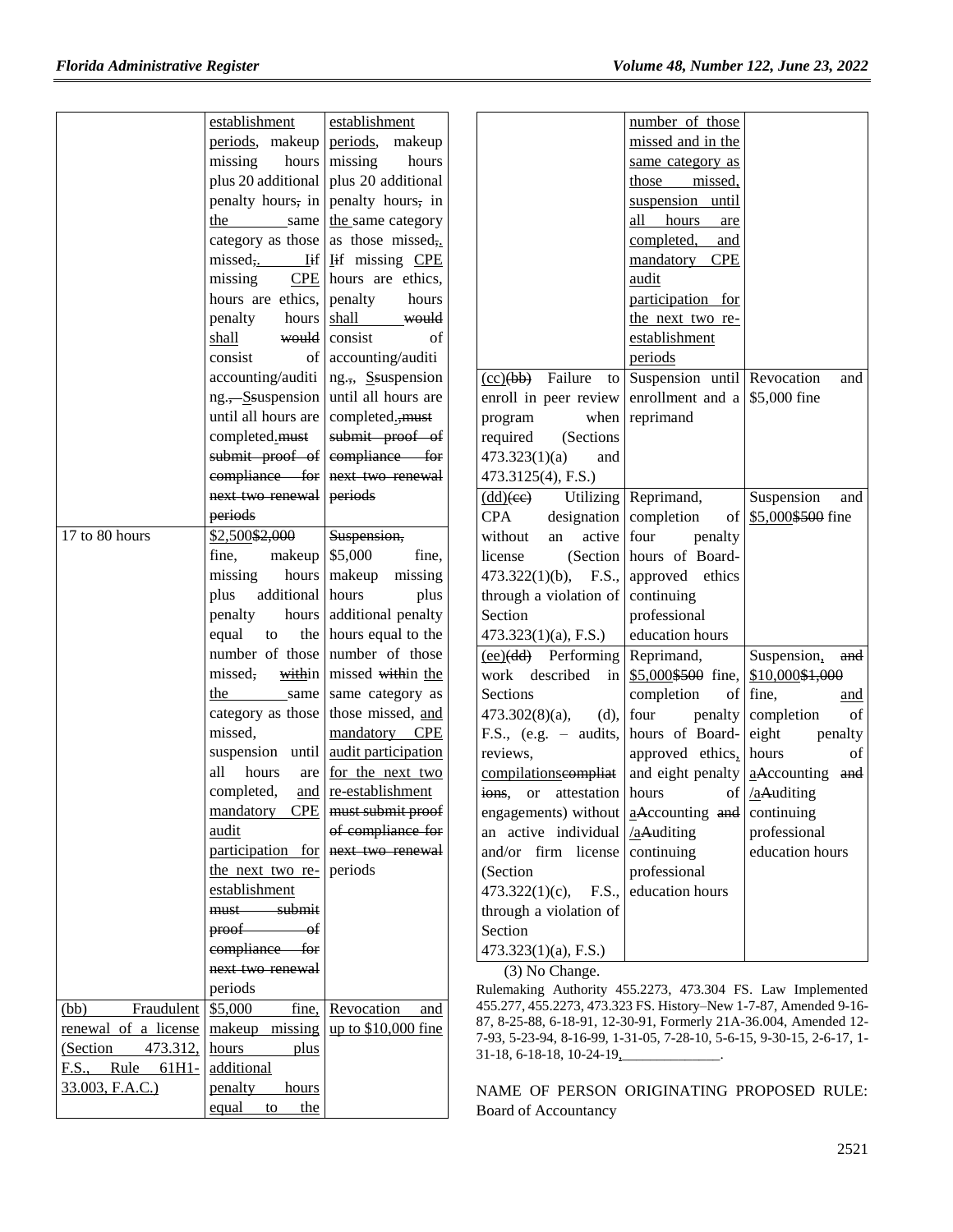NAME OF AGENCY HEAD WHO APPROVED THE PROPOSED RULE: Board of Accountancy DATE PROPOSED RULE APPROVED BY AGENCY HEAD: May 20, 2022 DATE NOTICE OF PROPOSED RULE DEVELOPMENT PUBLISHED IN FAR: October 20, 2021

#### **[FISH AND WILDLIFE CONSERVATION](https://www.flrules.org/gateway/department.asp?id=68)  [COMMISSION](https://www.flrules.org/gateway/department.asp?id=68)**

#### **[Marine Fisheries](https://www.flrules.org/gateway/organization.asp?id=348)**

| <b>RULE NOS.:</b> | <b>RULE TITLES:</b>                         |
|-------------------|---------------------------------------------|
| 68B-22.001        | Purpose and Intent; Repeal of Certain Laws; |
|                   | Designation as Protected Species            |
| 68B-22.002        | Definitions                                 |
| 68B-22.005        | Bag and Vessel Limits; Sale Prohibited      |
| 68B-22.007        | Catch-Hold-and-Release Tournament           |
|                   | Exemption                                   |
| <b>DIDDOCD</b>    | <u>rrrram</u>                               |

PURPOSE AND EFFECT: The purposes of these rule amendments are to implement the Commission's new redfish (red drum) management approach by establishing new management regions and to revise redfish regulations in response to evaluation of the redfish fishery and stakeholder feedback.

The effect of these rule amendments would be to establish nine new management regions and set the redfish recreational bag and vessel limits for each new region, prohibit captain and crew from retaining a redfish bag limit during a for-hire trip, and reduce the off-the-water transport limit.

SUMMARY: These rules would establish nine management regions and set the bag and vessel limits for each region. Additionally, these rules would prohibit captain and crew from retaining a bag limit during a for-hire trip and reduce the offthe-water transport limit statewide.

#### SUMMARY OF STATEMENT OF ESTIMATED REGULATORY COSTS AND LEGISLATIVE RATIFICATION:

The Agency has determined that this will not have an adverse impact on small business or likely increase directly or indirectly regulatory costs in excess of \$200,000 in the aggregate within one year after the implementation of the rule. A SERC has not been prepared by the Agency.

The Agency has determined that the proposed rule is not expected to require legislative ratification based on the statement of estimated regulatory costs or if no SERC is required, the information expressly relied upon and described herein: the nature of the rule and the preliminary analysis conducted to determine whether a SERC was required.

Any person who wishes to provide information regarding a statement of estimated regulatory costs, or provide a proposal for a lower cost regulatory alternative must do so in writing within 21 days of this notice.

RULEMAKING AUTHORITY: [Article IV, Section 9, Florida](https://www.flrules.org/gateway/flconstitution.asp?id=Article%20IV,%20Section%209,%20Florida%20Constitution)  **[Constitution](https://www.flrules.org/gateway/flconstitution.asp?id=Article%20IV,%20Section%209,%20Florida%20Constitution)** 

LAW IMPLEMENTED: [Article IV, Section 9, Florida](https://www.flrules.org/gateway/flconstitution.asp?id=Article%20IV,%20Section%209,%20Florida%20Constitution)  [Constitution](https://www.flrules.org/gateway/flconstitution.asp?id=Article%20IV,%20Section%209,%20Florida%20Constitution)

A HEARING WILL BE HELD AT THE DATE, TIME AND PLACE SHOWN BELOW:

DATE AND TIME: During the Commission's regular meeting July 13-14, 2022, 8:30 a.m. – 5:00 p.m. each day

PLACE: Adam W. Herbert University Center, 12000 Alumni Drive, Jacksonville, Florida 32224

Pursuant to the provisions of the Americans with Disabilities Act, any person requiring special accommodations to participate in this workshop/meeting is asked to advise the agency at least 5 days before the workshop/meeting by contacting: the ADA Coordinator, at (850) 488-6411. If you are hearing or speech impaired, please contact the agency using the Florida Relay Service, 1(800)955-8771 (TDD) or 1(800)955- 8770 (Voice).

THE PERSON TO BE CONTACTED REGARDING THE PROPOSED RULE IS: Jessica McCawley, Director, Division of Marine Fisheries Management, 620 S. Meridian St., Tallahassee, Florida 32399, and (850)487-0554.

## THE FULL TEXT OF THE PROPOSED RULE IS:

#### **68B-22.001 Purpose and Intent; Repeal of Certain Laws; Designation as Protected Species.**

(1) The purpose and intent of this chapter is to protect, manage, conserve and replenish Florida's depleted red drum (redfish) resource, species Sciaenops ocellatus, which has suffered extreme declines in abundance in recent years.

(2) through (3) No change.

Rulemaking Authority Art. IV, Sec. 9, Fla. Const., Chapter 83-134, Laws of Fla., as amended by Chapter 84-121, Laws of Fla. Law Implemented Art. IV, Sec. 9, Fla. Const., Chapter 83-134, Laws of Fla., as amended by Chapter 84-121, Laws of Fla. History–New 9-12- 85, Amended 1-1-89, 6-3-91, Formerly 46-22.001, Amended 9-1-22.

#### **68B-22.002 Definitions.**

(1) "Big Bend Region" means all Florida Waters of the Gulf of Mexico lying east of 84°20.800' West Longitude in Franklin County and north of a line running due east and due west from the westernmost point of Fred Howard Park Causeway (28°09.350'N, 82°48.398'W), and including all waters of Ochlockonee Bay and the Ochlockonee River and all waters of the Anclote River and its tributaries.

(2) "Catch, hold and release," means the intentional release of a live redfish, possessed in a live well or recirculating tank aboard a boat, for the purpose of harvesting another redfish.

(3) "Charlotte Harbor Region" means all Florida Waters lying south of 27°04.727' North Latitude (approximately 0.4 miles north of the Venice Municipal Fishing Pier in Sarasota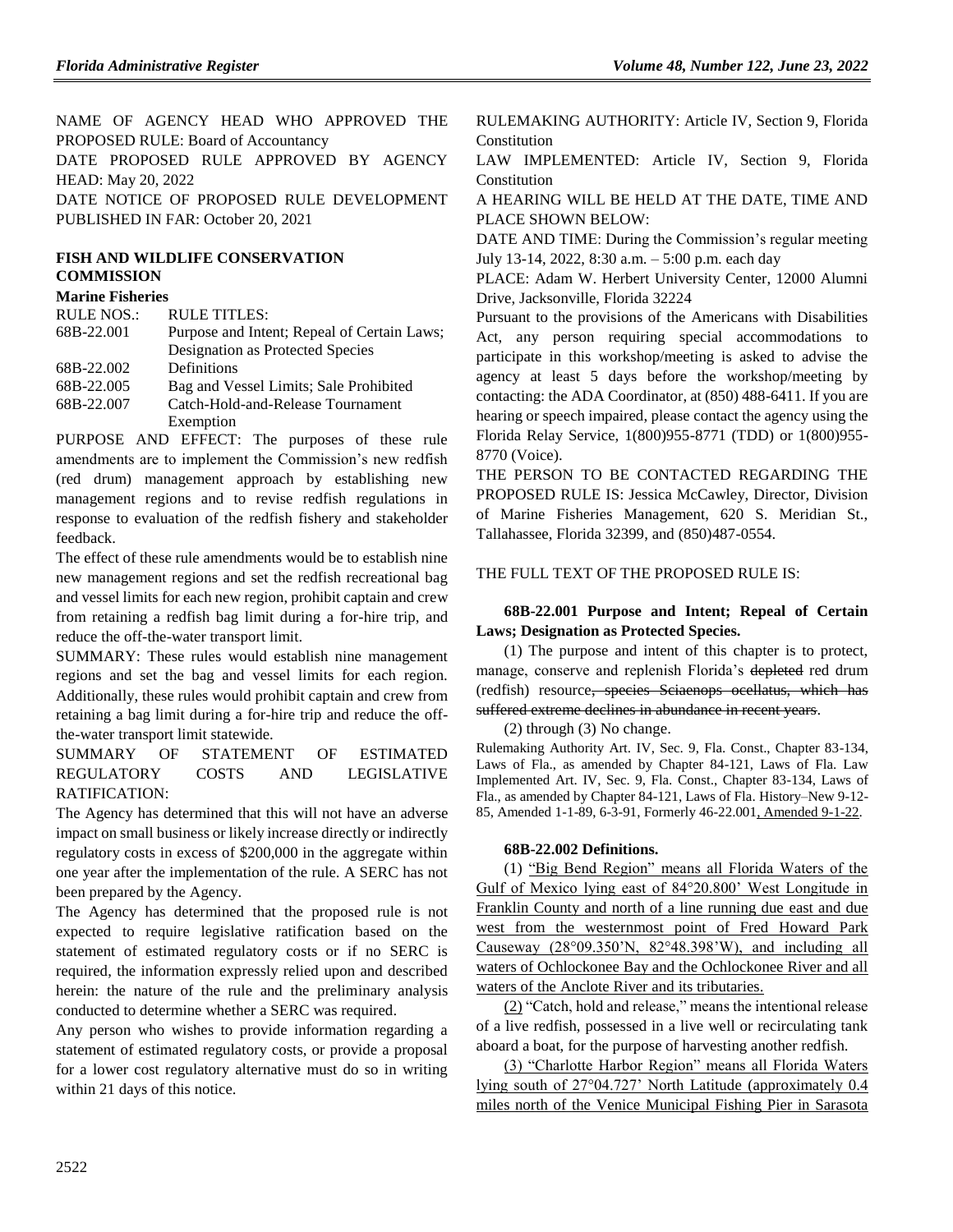County), all Florida Waters north of a line extending due west from a point located at 26°15.227'N, 81°49.412'W in Collier County, and all Florida Waters north of Vanderbilt Beach Road (County Road 862) in Collier County.

(2) through (5) renumbered as (4) through (7). No change.

(8) "Indian River Lagoon Region" means all Florida Waters lying south of Lytle Avenue/South Causeway (State Road A1A) in Volusia County, all Florida Waters south of a line extending due east from a point located at 29°01.755'N, 80°54.160'W in Volusia County, and all Florida Waters north of the Martin-Palm Beach county line, excluding all waters of the Loxahatchee River and its tributaries.

 $(9)$ (6) "Land," when used in conjunction with the harvest of a fish, means the physical act of bringing the harvested fish ashore.

(10)(7) "Northeast Region" means all Florida state Wwaters lying north of the Indian River Lagoon Region Flagler-Volusia County Line and south of to the Florida-Georgia border and adjacent federal Exclusive Economic Zone (EEZ) waters.

(8) "Northwest Region" means all state waters north and west of a line running due west from the westernmost point of Fred Howard Park Causeway (28°9.35'N., 82°48.398'W.), which is approximately 1.17 miles south of the Pasco-Pinellas County Line, to the Florida-Alabama border, and adjacent federal Exclusive Economic Zone (EEZ) waters.

(11) "Panhandle Region" means all Florida Waters lying east of the Florida-Alabama border and west of the western boundary of the Big Bend Region, excluding all waters of the Ochlockonee River and Ochlockonee Bay.

(9) through (10) renumbered as (12) through (13). No change.

(14) "Sarasota Bay Region" means all Florida Waters lying south of the Tampa Bay Region and north of the Charlotte Harbor Region, including all waters of Palma Sola Bay, excluding all waters of the Braden River and excluding all tributaries of the Manatee River.

 $(15)(11)$  "Southeast South Region" means all Florida state Wwaters lying south of between the Martin-Palm Beach Flagler-Volusia cCounty Line on the Atlantic Ocean and north of the Miami-Dade/Monroe county line, including all waters of the Loxahatchee River and its tributaries the southern boundary of the Northwest Region on the Gulf of Mexico in Pinellas County, as specified in subsection (8), and adjacent federal Exclusive Economic Zone (EEZ) waters.

(16) "Southwest Region" means all Florida Waters lying south of the Charlotte Harbor Region and all Florida Waters lying south of the Southeast Region.

 $(17)(12)$  "Spearing" means the catching or taking of a fish by bow hunting, gigging, spearfishing, or by any device used to capture a fish by piercing the body. Spearing does not include the catching or taking of a fish by a hook with hook and line gear or by snagging (snatch hooking).

(18) "Tampa Bay Region" means all Florida Waters lying south of a line running due east and due west from the westernmost point of Fred Howard Park Causeway in Pinellas County (28°09.350'N, 82°48.398'W), all Florida Waters north of State Road 64 in Manatee County, and all Florida Waters north of a line extending due west from a point located at 27°29.823'N, 82°42.659'W (the western terminus of State Road 64 in Manatee County) including all waters of the Braden River and all tributaries of the Manatee River, excluding all waters of Palma Sola Bay and all waters of the Anclote River and its tributaries.

(13) through (14) renumbered as (19) through (20). No change.

Rulemaking Authority Art. IV, Sec. 9, Fla. Const. Law Implemented Art. IV, Sec. 9, Fla. Const. History–New 9-12-85, Amended 2-12-87, 1-1-89, 1-1-96, 1-1-98, Formerly 46-22.002, Amended 3-17-04, 7-1- 06, 2-1-12, 9-1-22.

### **68B-22.005 Regional Recreational Bag, and Vessel, and Possession Limits; Bag Limit for Captain and Crew on Forhire Trips; Sale Prohibited.**

(1) Recreational Bag Limits Northeast Regional Bag Limit – Except as provided for in Rule 68B-22.007, F.A.C., a recreational harvester may not harvest or land per day or possess more redfish than the specified bag limit established in this subsection within the following regions in the northeast region, no person shall harvest nor possess more than two native redfish per day while in, or on Florida Waters, or above the waters of the state or on any dock, pier, bridge, beach, boat ramp, or other fishing site adjacent to such waters, and any parking location adjacent to said fishing sites:

(a) Panhandle Region – One (1) redfish.

(b) Big Bend Region – Two (2) redfish.

(c) Tampa Bay Region – One (1) redfish.

(d) Sarasota Bay Region – One (1) redfish.

(e) Charlotte Harbor Region – One (1) redfish.

(f) Southwest Region – One (1) redfish.

(g) Southeast Region – One (1) redfish.

(h) Indian River Lagoon Region – A person may not harvest, land, or possess a redfish within the Indian River Lagoon Region.

(i) Northeast Region – Two (2) redfish.

(2) Recreational Vessel Limits Northwest and South Regional Bag Limit – The persons aboard a vessel in or on Florida Waters may not collectively harvest, possess, or land more redfish than the specified vessel limit established in this subsection within the following regions. This provision will not be construed to authorize harvest or possession of redfish in excess of applicable bag limits Except as provided for in Rule 68B-22.007, F.A.C., in the northwest and south regions, no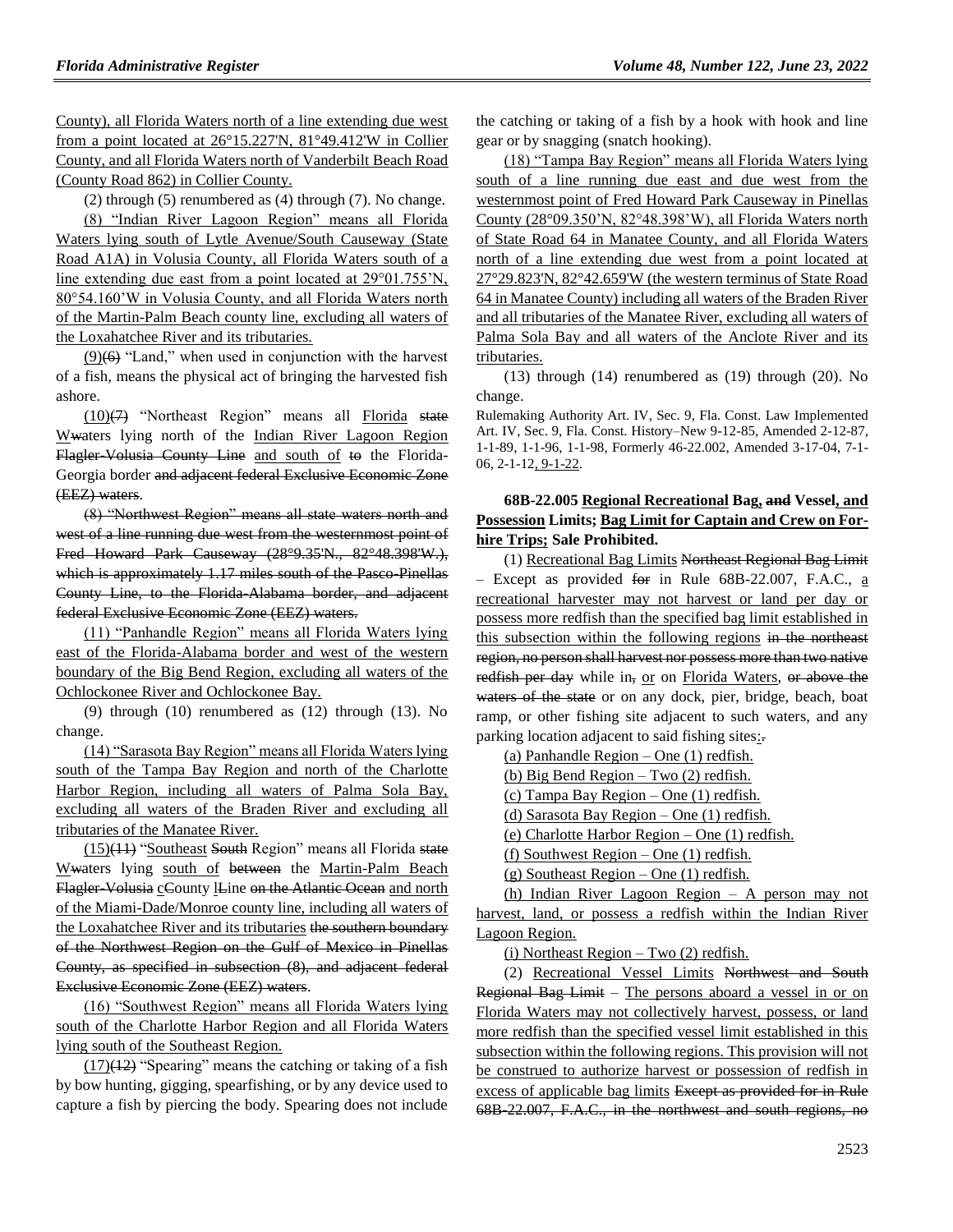person shall harvest nor possess more than one native redfish per day while in, on, or above the waters of the state or on any dock, pier, bridge, beach, boat ramp, or other fishing site adjacent to such waters, and any parking location adjacent to said fishing sites.

(a) Panhandle Region – Four (4) redfish.

(b) Big Bend Region – Four (4) redfish.

(c) Tampa Bay Region – Two (2) redfish.

(d) Sarasota Bay Region – Two (2) redfish.

(e) Charlotte Harbor Region – Two (2) redfish.

(f) Southwest Region – Two (2) redfish.

(g) Southeast Region – Two (2) redfish.

(h) Indian River Lagoon Region – The persons aboard a vessel on or on the Indian River Lagoon Region may not harvest, possess, or land a redfish.

(i) Northeast Region – Four (4) redfish.

(3) Captain and Crew Harvest Prohibited – On a vessel for hire, a person who is the captain or a crew member may not harvest or possess a redfish Vessel Limit – Notwithstanding subsections (1) and (2), above, no more than 8 red drum shall be possessed aboard any vessel in or on state waters at any time.

(4) Transport Possession Limit – No person shall possess more than four six native red drum while in transit on land.

(5) Commercial Harvest Prohibited – A person may not harvest or land a redfish for commercial purposes from Florida Waters or possess a redfish from Florida Waters for commercial purposes.

 $(6)(5)$  Sale of Native Redfish Prohibited –

(a) A person may not purchase or sell a redfish that was harvested from Florida Waters The purchase, sale, or exchange of any native redfish is prohibited.

(b)1. A person may purchase, sell, or possess a redfish that was legally harvested outside of Florida Waters This prohibition, however, does not apply to legally harvested nonnative redfish that has have entered the State of Florida in interstate commerce.

2. A person in possession of a redfish for sale has tThe burden of establishing shall be upon any person possessing such redfish for sale or exchange to establish the chain of possession of such redfish beginning with from the initial transaction after harvest, by producing the appropriate receipt(s), bill(s) of sale, and or bill(s) of lading., A person in possession of a redfish for sale has the burden of showing and to show that such redfish originated from a point outside of Florida Waters the waters of the State of Florida, and entered the state in interstate commerce. A person in possession of a redfish for sale must maintain, and shall promptly produce at the request of any duly authorized law enforcement officer, Failure to maintain such documentation or to promptly produce same at the request of any duly authorized law enforcement officer shall constitute a violation of this rule.

Rulemaking Authority Art. IV, Sec. 9, Fla. Const. Law Implemented Art. IV, Sec. 9, Fla. Const. History–New 2-12-87, Amended 1-1-89, 6- 3-91, 1-1-96, Formerly 46-22.005, Amended 3-17-04, 2-1-12, 11-1- 16, 9-1-22.

## **68B-22.007 Catch-Hold-and-Release Tournament Exemption.**

(1) Except as provided in this rule, the practice of catching, holding, and releasing redfish is prohibited. The Executive Director of the FWC, or his designee, shall issue a tournament exemption permit to the director of a catch-and-release fishing tournament to allow redfish to be caught, held, and released during the tournament, and to allow the tournament to exceed redfish bag and possession limits pursuant to Rule 68B-22.005 subsection 68B 22.005(1), F.A.C., after redfish have been weighed-in, provided that each of the following conditions is met:

(a) through (i) No change.

(2) through (4) No change.

Rulemaking Authority Art. IV, Sec. 9, Fla. Const. Law Implemented Art. IV, Sec. 9, Fla. Const. History–New 3-17-04, Amended 9-1-22.

NAME OF PERSON ORIGINATING PROPOSED RULE: Jessica McCawley, Director, Division of Marine Fisheries Management, 620 S. Meridian St., Tallahassee, Florida 32399, and (850) 487-0554.

NAME OF AGENCY HEAD WHO APPROVED THE PROPOSED RULE: Florida Fish and Wildlife Conservation Commission.

DATE PROPOSED RULE APPROVED BY AGENCY HEAD: May 04, 2022

DATE NOTICE OF PROPOSED RULE DEVELOPMENT PUBLISHED IN FAR: March 23, 2022

Section III Notice of Changes, Corrections and Withdrawals

## NONE

Section IV Emergency Rules

**NONE**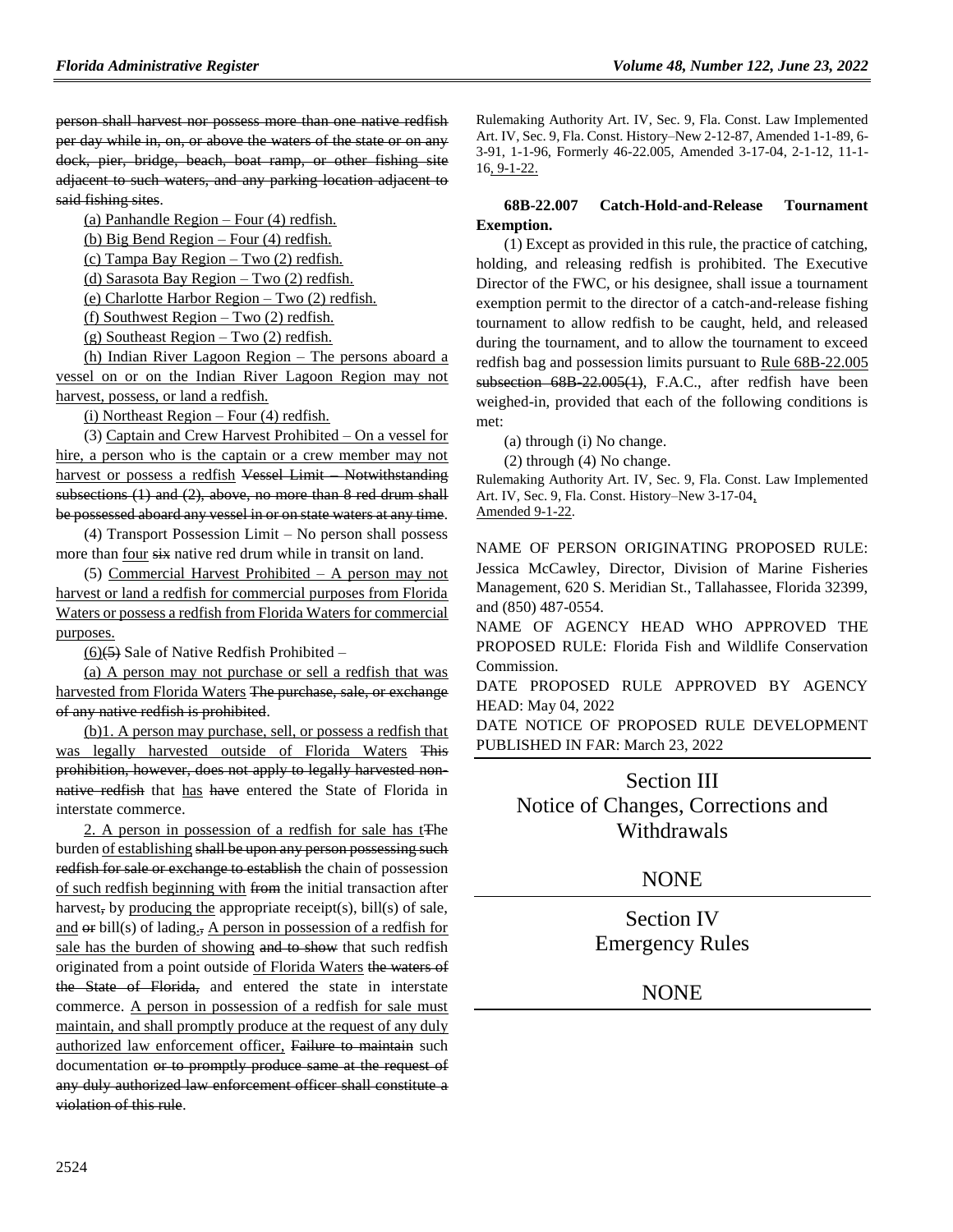## Section V Petitions and Dispositions Regarding Rule Variance or Waiver

## **NONE**

Section VI Notice of Meetings, Workshops and Public **Hearings** 

### [DEPARTMENT OF LEGAL AFFAIRS](https://www.flrules.org/gateway/department.asp?id=2)

[Division of Victim Services and Criminal Justice Programs](https://www.flrules.org/gateway/organization.asp?id=48) The Council on the Social Status of Black Men and Boys announces a telephone conference call to which all persons are invited.

DATE AND TIME: Thursday, July 7, 2022, 11:00 a.m. – 12:00 p.m.

PLACE: Dial in Number: 888-585-9008, Participant Code: 428-345-081

GENERAL SUBJECT MATTER TO BE CONSIDERED: The Council shall make a systematic study of the conditions affecting black men and boys, including, but not limited to, homicide rates, arrest and incarceration rate, poverty, violence, drug abuse, death rates, disparate annual income levels, school performance in all grade levels including postsecondary levels, and health issues.

A copy of the agenda may be obtained by contacting: http://www.cssbmb.com.

Pursuant to the provisions of the Americans with Disabilities Act, any person requiring special accommodations to participate in this workshop/meeting is asked to advise the agency at least 48 hours before the workshop/meeting by contacting: the Bureau of Criminal Justice Programs at (850) 414-3300. If you are hearing or speech impaired, please contact the agency using the Florida Relay Service, 1(800)955-8771 (TDD) or 1(800)955-8770 (Voice).

For more information, you may contact: the Bureau of Criminal Justice Programs at (850) 414-3300.

#### [DEPARTMENT OF EDUCATION](https://www.flrules.org/gateway/department.asp?id=6)

The Florida Rehabilitation Council announces a public meeting to which all persons are invited.

DATE AND TIME: July 6, 2022, 10:00 a.m. – 10:45 a.m. EST PLACE: Teams Meeting at: https://teams.microsoft.com/dl/launcher/launcher.html?url=%2 F\_%23%2Fl%2Fmeetup-

join%2F19%3Ameeting\_MDI1YzAxODctNGQ0Yy00YWQ0 LWE3YWYtZWU2N2E4MjdjMDMz%40thread.v2%2F0%3F context%3D%257b%2522Tid%2522%253a%252263bf107bcb6f-4173-8c1c-

1406bb5cb794%2522%252c%2522Oid%2522%253a%25226 1f02920-7175-4b3f-8c98-

31c02c8b6ef9%2522%257d%26anon%3Dtrue&type=meetupjoin&deeplinkId=a86f4866-8ea1-4755-8fbe-

80b17aec9e08&directDl=true&msLaunch=true&enableMobil ePage=true&suppressPrompt=true

GENERAL SUBJECT MATTER TO BE CONSIDERED: Florida Rehabilitation Council - Membership Workgroup

A copy of the agenda may be obtained by contacting: FRC Staff at: FRCCustomers@vr.fldoe.org or 850-245-3397

Pursuant to the provisions of the Americans with Disabilities Act, any person requiring special accommodations to participate in this workshop/meeting is asked to advise the agency at least 7 days before the workshop/meeting by contacting: RC Staff at: FRCCustomers@vr.fldoe.org or 850- 245-3397. If you are hearing or speech impaired, please contact the agency using the Florida Relay Service, 1(800)955-8771 (TDD) or 1(800)955-8770 (Voice).

For more information, you may contact: RC Staff at: FRCCustomers@vr.fldoe.org or 850-245-3397

### [FLORIDA COMMISSION ON OFFENDER REVIEW](https://www.flrules.org/gateway/department.asp?id=23)

The Florida Commission on Offender Review announces a public meeting to which all persons are invited.

DATE AND TIME: Wednesday, July 13, 2022, 9:00 a.m.

PLACE: Betty Easley Conference Center, Room #152, 4075 Esplanade Way, Tallahassee, Florida 32399

The meeting will also be held via conference call. To participate in the meeting, call United States (Toll Free): 1 877 309 2073 or United States: +1 (571) 317-3129 and dial access code 337- 350-165. For questions and correspondence from inmate supporters, please email inmatessupporter@fcor.state.fl.us. For questions and correspondence regarding victims' rights, please email victimsquestions@fcor.state.fl.us.

GENERAL SUBJECT MATTER TO BE CONSIDERED: Regularly scheduled meeting for all Parole, Conditional Release, Conditional Medical Release, Addiction Recovery, Control Release and all other Commission business.

A copy of the agenda may be obtained by contacting: Florida Commission on Offender Review, (850) 488-1293.

Pursuant to the provisions of the Americans with Disabilities Act, any person requiring special accommodations to participate in this workshop/meeting is asked to advise the agency at least 5 days before the workshop/meeting by contacting: Florida Commission on Offender Review at ada@fcor.state.fl.us. If you are hearing or speech impaired, please contact the agency using the Florida Relay Service, 1(800)955-8771 (TDD) or 1(800)955-8770 (Voice).

If any person decides to appeal any decision made by the Board with respect to any matter considered at this meeting or hearing,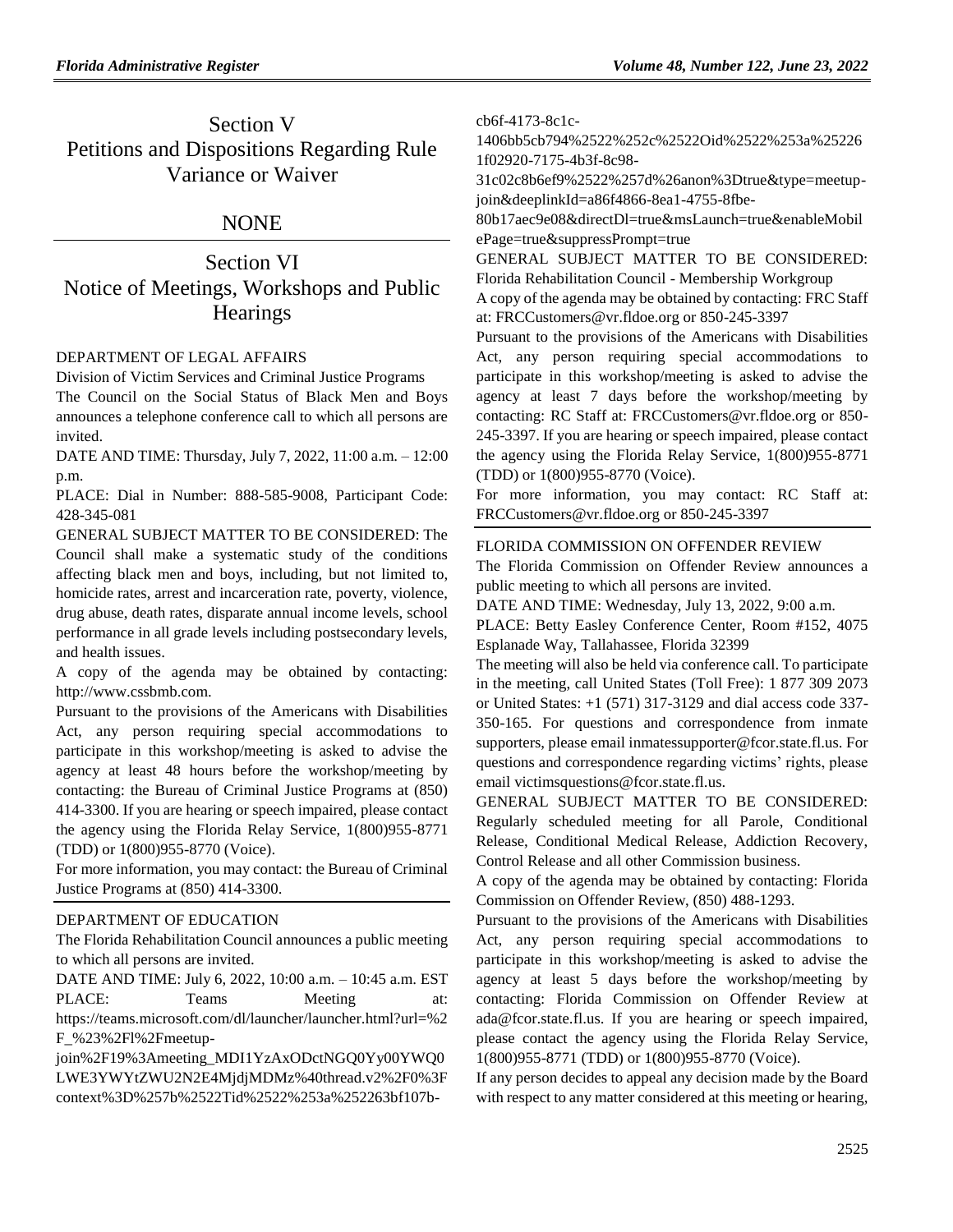he/she will need to ensure that a verbatim record of the proceeding is made, which record includes the testimony and evidence from which the appeal is to be issued.

#### [FLORIDA COMMISSION ON OFFENDER REVIEW](https://www.flrules.org/gateway/department.asp?id=23)

The Florida Commission on Offender Review announces a public meeting to which all persons are invited.

DATE AND TIME: Thursday, July 14, 2022, 11:00 a.m.

PLACE: There will be no in person Commission meeting. The meeting will be held via conference call. To participate in the meeting, call United States (Toll Free): 1 877 309 2073 or United States: +1 (571) 317-3129 and dial access code 337-350- 165. For questions and correspondence from inmate supporters, please email inmatessupporter@fcor.state.fl.us. For questions and correspondence regarding victims' rights, please email victimsquestions@fcor.state.fl.us.

GENERAL SUBJECT MATTER TO BE CONSIDERED: Regularly scheduled meeting for all Parole, Conditional Release, Conditional Medical Release, Addiction Recovery, Control Release and all other Commission business.

A copy of the agenda may be obtained by contacting: Florida Commission on Offender Review, (850) 488-1293.

Pursuant to the provisions of the Americans with Disabilities Act, any person requiring special accommodations to participate in this workshop/meeting is asked to advise the agency at least 5 days before the workshop/meeting by contacting: Florida Commission on Offender Review at ada@fcor.state.fl.us. If you are hearing or speech impaired, please contact the agency using the Florida Relay Service, 1(800)955-8771 (TDD) or 1(800)955-8770 (Voice).

If any person decides to appeal any decision made by the Board with respect to any matter considered at this meeting or hearing, he/she will need to ensure that a verbatim record of the proceeding is made, which record includes the testimony and evidence from which the appeal is to be issued.

#### [FLORIDA COMMISSION ON OFFENDER REVIEW](https://www.flrules.org/gateway/department.asp?id=23)

The Florida Commission on Offender Review announces a public meeting to which all persons are invited.

DATE AND TIME: Tuesday, July 19, 2022, 9:00 a.m.

PLACE: Fort Lauderdale City Hall, City Commission Chambers, 100 North Andrews Avenue, Fort Lauderdale, Florida 33301

The meeting will also be held via conference call. To participate in the meeting, call United States (Toll Free): 1 877 309 2073 or United States: +1 (571) 317-3129 and dial access code 337- 350-165. For questions and correspondence from inmate supporters, please email inmatessupporter@fcor.state.fl.us. For questions and correspondence regarding victims' rights, please email victimsquestions@fcor.state.fl.us.

GENERAL SUBJECT MATTER TO BE CONSIDERED: Regularly scheduled meeting for all Parole, Conditional Release, Conditional Medical Release, Addiction Recovery, Control Release and all other Commission business.

A copy of the agenda may be obtained by contacting: Florida Commission on Offender Review, (850) 488-1293.

Pursuant to the provisions of the Americans with Disabilities Act, any person requiring special accommodations to participate in this workshop/meeting is asked to advise the agency at least 5 days before the workshop/meeting by contacting: Florida Commission on Offender Review at ada@fcor.state.fl.us. If you are hearing or speech impaired, please contact the agency using the Florida Relay Service, 1(800)955-8771 (TDD) or 1(800)955-8770 (Voice).

If any person decides to appeal any decision made by the Board with respect to any matter considered at this meeting or hearing, he/she will need to ensure that a verbatim record of the proceeding is made, which record includes the testimony and evidence from which the appeal is to be issued.

#### [FLORIDA COMMISSION ON OFFENDER REVIEW](https://www.flrules.org/gateway/department.asp?id=23)

The Florida Commission on Offender Review announces a public meeting to which all persons are invited.

DATE AND TIME: Wednesday, July 20, 2022, 10:00 a.m.

PLACE: There will be no in person Commission meeting. The meeting will be held via conference call. To participate in the meeting, call United States (Toll Free): 1 877 309 2073 or United States: +1 (571) 317-3129 and dial access code 337-350- 165. For questions and correspondence from inmate supporters, please email inmatessupporter@fcor.state.fl.us. For questions and correspondence regarding victims' rights, please email victimsquestions@fcor.state.fl.us.

GENERAL SUBJECT MATTER TO BE CONSIDERED: Regularly scheduled meeting for all Parole, Conditional Release, Conditional Medical Release, Addiction Recovery, Control Release and all other Commission business.

A copy of the agenda may be obtained by contacting: Florida Commission on Offender Review, (850) 488-1293.

Pursuant to the provisions of the Americans with Disabilities Act, any person requiring special accommodations to participate in this workshop/meeting is asked to advise the agency at least 5 days before the workshop/meeting by contacting: Florida Commission on Offender Review at ada@fcor.state.fl.us. If you are hearing or speech impaired, please contact the agency using the Florida Relay Service, 1(800)955-8771 (TDD) or 1(800)955-8770 (Voice).

If any person decides to appeal any decision made by the Board with respect to any matter considered at this meeting or hearing, he/she will need to ensure that a verbatim record of the proceeding is made, which record includes the testimony and evidence from which the appeal is to be issued.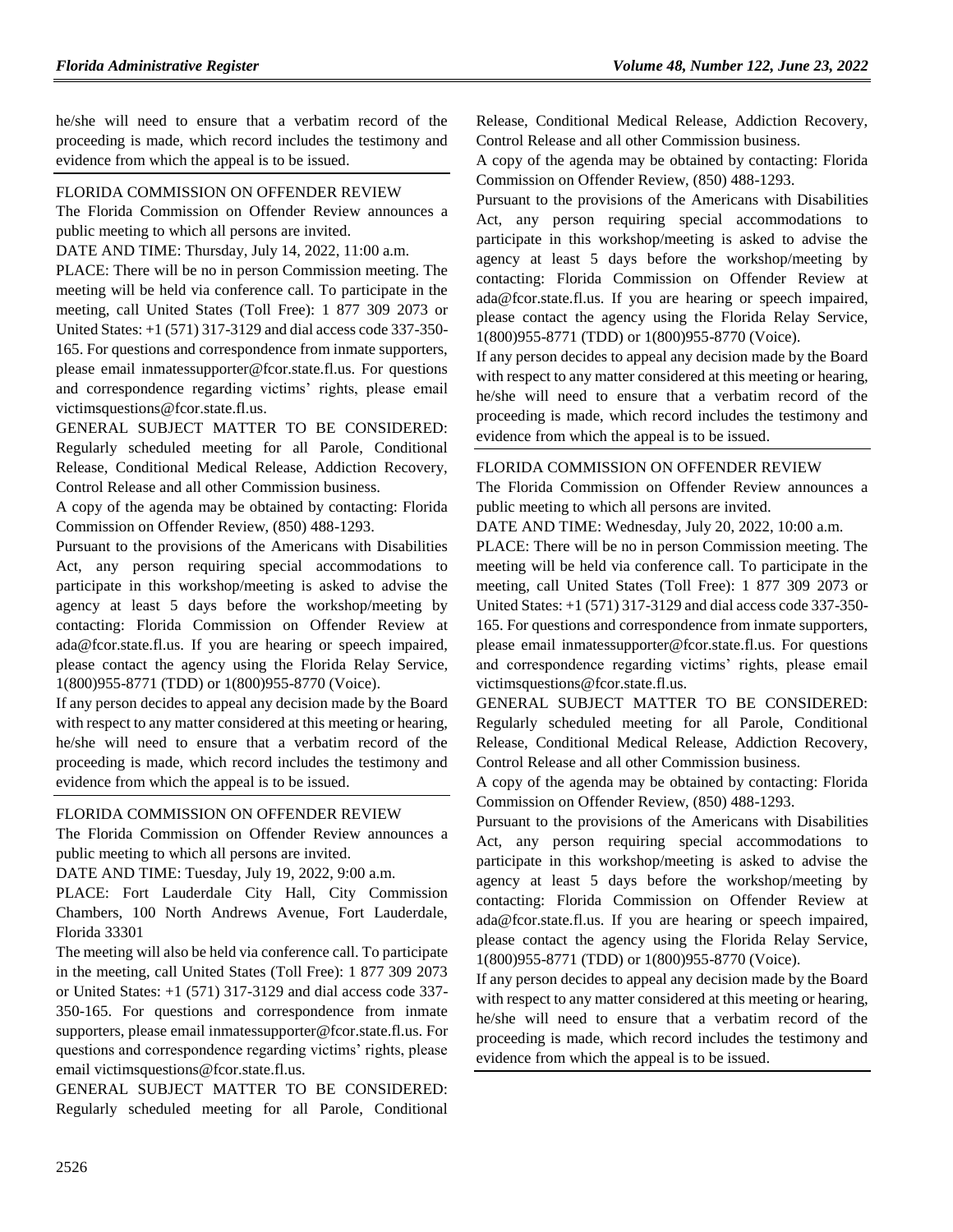### [FLORIDA COMMISSION ON OFFENDER REVIEW](https://www.flrules.org/gateway/department.asp?id=23)

The Florida Commission on Offender Review announces a public meeting to which all persons are invited.

DATE AND TIME: Wednesday, July 20, 2022, 1:00 p.m. – 5:00 p.m.

PLACE: Everglades Correctional Institution, 1599 S.W. 187th Avenue, Miami, Florida 33194.

GENERAL SUBJECT MATTER TO BE CONSIDERED: Tour of the institution and programs.

A copy of the agenda may be obtained by contacting: Florida Commission on Offender Review, (850) 488-1293.

Pursuant to the provisions of the Americans with Disabilities Act, any person requiring special accommodations to participate in this workshop/meeting is asked to advise the agency at least 5 days before the workshop/meeting by contacting: Florida Commission on Offender Review at ada@fcor.state.fl.us. If you are hearing or speech impaired, please contact the agency using the Florida Relay Service, 1(800)955-8771 (TDD) or 1(800)955-8770 (Voice).

If any person decides to appeal any decision made by the Board with respect to any matter considered at this meeting or hearing, he/she will need to ensure that a verbatim record of the proceeding is made, which record includes the testimony and evidence from which the appeal is to be issued.

#### [WATER MANAGEMENT DISTRICTS](https://www.flrules.org/gateway/department.asp?id=40)

[Southwest Florida Water Management District](https://www.flrules.org/gateway/organization.asp?id=123)

The Southwest Florida Water Management District announces a public meeting to which all persons are invited.

DATE AND TIME: July 13, 2022, 1:30 p.m.

PLACE: Tampa Service Office, 7601 Highway 301 North, BLDG 1, Tampa, FL 33637

GENERAL SUBJECT MATTER TO BE CONSIDERED: Well Driller Advisory Committee Meeting. To discuss committee business. All or part of this meeting may be conducted by means of communications media technology to permit maximum participation of committee members. Additional instructions regarding viewing of and participation in the meeting are available at WaterMatters.org or by calling 1(800)423-1476 and requesting assistance. A copy of the agenda may be obtained by contacting: WaterMatters.org – Boards, Meetings & Event Calendar, 1(800)423-1476 (FL only) or (352)796-7211.

A copy of the agenda may be obtained by contacting: Nicki Crowe at: 813-985-7481, Ext. 4476 or Email: Nicki.crowe@watermatters.org

Pursuant to the provisions of the Americans with Disabilities Act, any person requiring special accommodations to participate in this workshop/meeting is asked to advise the agency at least 5 days before the workshop/meeting by contacting: SWFWMD Human Resources Office Chief at 2379

Broad St., Brooksville, FL 34604-6899, telephone (352)7967211 or 1(800)423-1476 (FL only), ext. 4747, or email ADACoordinator@WaterMatters.org. If you are hearing or speech impaired, please contact the agency using the Florida Relay Service, 1(800)955-8771 (TDD) or 1(800)955-8770 (Voice).

If any person decides to appeal any decision made by the Board with respect to any matter considered at this meeting or hearing, he/she will need to ensure that a verbatim record of the proceeding is made, which record includes the testimony and evidence from which the appeal is to be issued.

For more information, you may contact: Barbara.Matrone@WaterMatters.org, 1(800)423-1476 (FL only) or (352)796-7211, x4605 (Ad Order) EXE0832.

#### [SPACE FLORIDA](https://www.flrules.org/gateway/department.asp?id=57)

The Space Florida announces a public meeting to which all persons are invited.

DATE AND TIME: July 6, 2022, 9:00 a.m. EST

#### PLACE: Zoom Meeting

GENERAL SUBJECT MATTER TO BE CONSIDERED: RFQ-SF-01-0-2022 Architectural, Engineering, and Construction Administration for AgustaWestland Philadelphia Corporation Project Davinci Presentations Meeting and Q&A

A copy of the agenda may be obtained by contacting: Annette O'Donnell at aodonnell@spaceflorida.gov or at 321-720-4022. Pursuant to the provisions of the Americans with Disabilities Act, any person requiring special accommodations to participate in this workshop/meeting is asked to advise the agency at least 48 hours before the workshop/meeting by

contacting: Annette O'Donnell at aodonnell@spaceflorida.gov or at 321-720-4022. If you are hearing or speech impaired, please contact the agency using the Florida Relay Service, 1(800)955-8771 (TDD) or 1(800)955-8770 (Voice).

If any person decides to appeal any decision made by the Board with respect to any matter considered at this meeting or hearing, he/she will need to ensure that a verbatim record of the proceeding is made, which record includes the testimony and evidence from which the appeal is to be issued.

For more information, you may contact: Annette O'Donnell at aodonnell@spaceflorida.gov or at 321-720-4022.

#### [DEPARTMENT OF MANAGEMENT SERVICES](https://www.flrules.org/gateway/department.asp?id=60)

The Department of Management Services announces a public meeting to which all persons are invited.

DATE AND TIME: Wednesday, June 29, 2022, 4:30 p.m. EST PLACE: Virtual

GENERAL SUBJECT MATTER TO BE CONSIDERED: The Florida Cybersecurity Advisory Council, established pursuant to s. 282.319, Florida Statutes, announces its agenda to include discussions related to cybersecurity reports and recommendations. The public may participate by phone by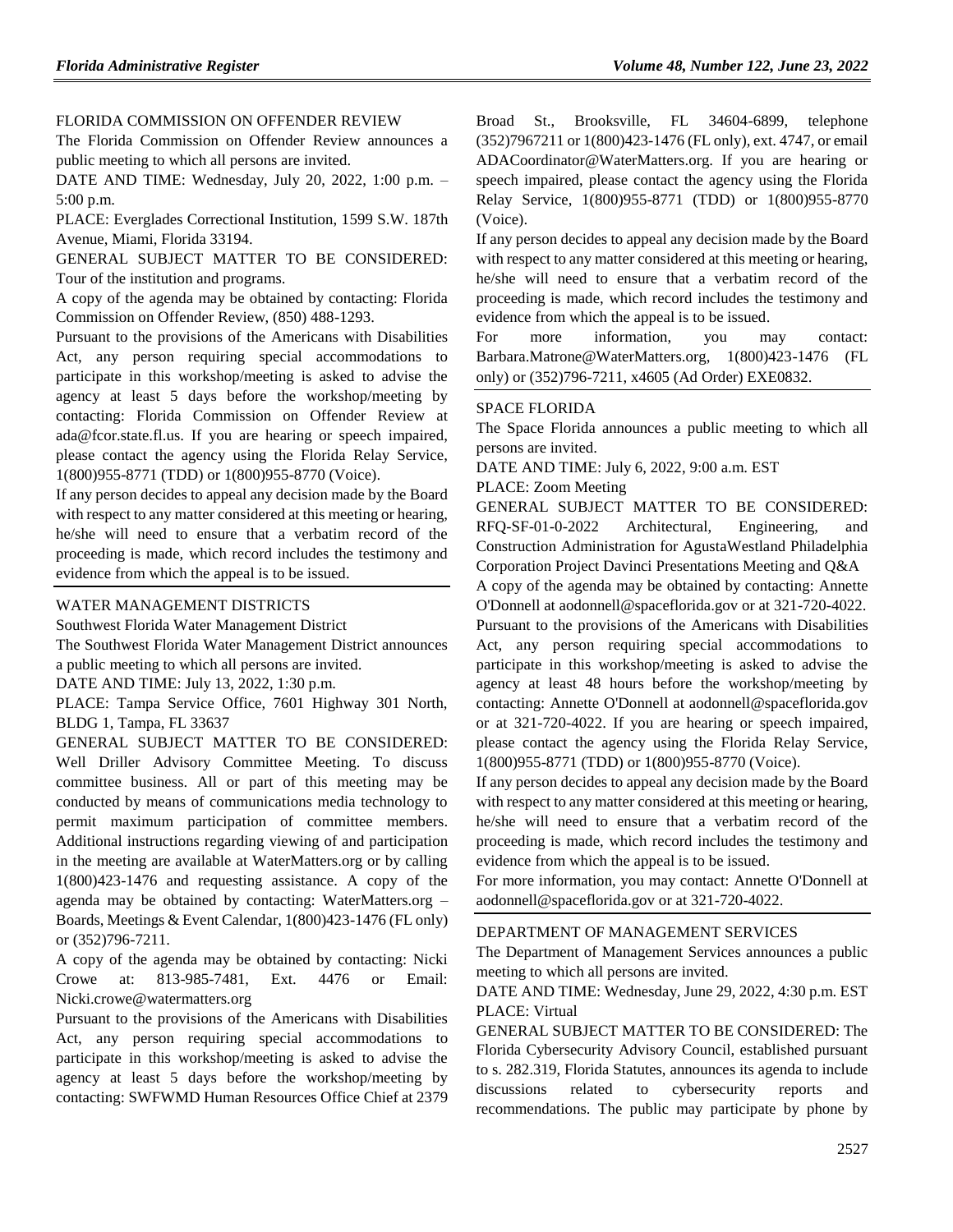dialing: United States (toll-free) 1(888) 585-9008; Room Number: 789-997-436.

A copy of the agenda may be obtained by contacting: https://www.dms.myflorida.com/other\_programs/cybersecurit y\_advisory\_council

Pursuant to the provisions of the Americans with Disabilities Act, any person requiring special accommodations to participate in this workshop/meeting is asked to advise the agency at least 48 hours before the workshop/meeting by contacting: Tyler.Russell@dms.fl.gov or (850)545-4693. If you are hearing or speech impaired, please contact the agency using the Florida Relay Service, 1(800)955-8771 (TDD) or 1(800)955-8770 (Voice).

## [DEPARTMENT OF CHILDREN AND FAMILIES](https://www.flrules.org/gateway/department.asp?id=65)

[Refugee Services](https://www.flrules.org/gateway/organization.asp?id=528)

The Palm Beach Area Refugee Task Force announces a public meeting to which all persons are invited.

DATE AND TIME: Friday, July 22, 2022, 10:00 a.m. – 12:00 p.m.

PLACE: Meeting will take place via the Microsoft Teams platform. Use the below link to connect to the meeting: https://teams.microsoft.com/l/meetup-

join/19%3ameeting\_ODdmYTc0ZWUtYjViNS00MGE0LWI yZTMtMmNlMzllZTkxYjVj%40thread.v2/0?context=%7b%2 2Tid%22%3a%22f70dba48-b283-4c57-8831-

cb411445a94c%22%2c%22Oid%22%3a%224c7ac74e-0835- 4242-a8cf-f26976fc1c32%22%7d

GENERAL SUBJECT MATTER TO BE CONSIDERED: The purpose of the Palm Beach Area Refugee Task Force meeting is to increase awareness of the refugee populations, share best practices, spot trends in refugee populations, build collaborations between agencies, help create good communication among service providers, get informed about upcoming community events, and discuss refugee program service needs and possible solutions to meeting those needs.

A copy of the agenda may be obtained by contacting: Miriam Rosario at (561) 227-6722 or David Draper at (407) 317-7335. Pursuant to the provisions of the Americans with Disabilities Act, any person requiring special accommodations to participate in this workshop/meeting is asked to advise the agency at least 5 days before the workshop/meeting by contacting: Miriam Rosario at (561) 227-6722 or David Draper at (407) 317-7335. If you are hearing or speech impaired, please contact the agency using the Florida Relay Service, 1(800)955- 8771 (TDD) or 1(800)955-8770 (Voice).

For more information, you may contact: Miriam Rosario at (561) 227-6722 or David Draper at (407) 317-7335.

## [DEPARTMENT OF ECONOMIC OPPORTUNITY](https://www.flrules.org/gateway/department.asp?id=73)

[Division of Workforce Services](https://www.flrules.org/gateway/organization.asp?id=1065)

PLACE:

The Department of Economic Opportunity announces a public meeting to which all persons are invited.

DATE AND TIME: June 24, 2022, 3:30 p.m. EST

https://lp.constantcontactpages.com/su/Za5Yblo/RAmoderniza tionwebinar

You will receive a confirmation email containing information about joining the webinar.

GENERAL SUBJECT MATTER TO BE CONSIDERED: Reemployment Assistance Modernization Program.

A copy of the agenda may be obtained by contacting:

Pursuant to the provisions of the Americans with Disabilities Act, any person requiring special accommodations to participate in this workshop/meeting is asked to advise the agency at least 48 hours before the workshop/meeting by contacting: DEO.info@deo.myflorida.com. If you are hearing or speech impaired, please contact the agency using the Florida Relay Service, 1(800)955-8771 (TDD) or 1(800)955-8770 (Voice).

If any person decides to appeal any decision made by the Board with respect to any matter considered at this meeting or hearing, he/she will need to ensure that a verbatim record of the proceeding is made, which record includes the testimony and evidence from which the appeal is to be issued.

## [DEPARTMENT OF ECONOMIC OPPORTUNITY](https://www.flrules.org/gateway/department.asp?id=73)

[Division of Workforce Services](https://www.flrules.org/gateway/organization.asp?id=1065)

The Department of Economic Opportunity announces a public meeting to which all persons are invited.

DATE AND TIME: July 12, 2022, 2:00 p.m. – 3:00 p.m.

PLACE: https://teams.microsoft.com/l/meetupjoin/19%3ameeting\_NTdjNjBkZDEtYjBjNS00M2VkLThlYjc tNWE0OGI4ODVkZDBh%40thread.v2/0?context=%7b%22T id%22%3a%22931da019-f64e-4908-b0f6-

92f46f78c512%22%2c%22Oid%22%3a%226fd3af9b-b5a3- 409e-9f94-a716b5897020%22%7d

Note: One may need to create an account or login to join the meeting. Dial in or type:+1 850-988-5144. Webinar ID: 276 217 585#

GENERAL SUBJECT MATTER TO BE CONSIDERED: The Florida Talent Development Council.

A copy of the agenda may be obtained by contacting: Allison Hopkins at (850)245-7196.

Pursuant to the provisions of the Americans with Disabilities Act, any person requiring special accommodations to participate in this workshop/meeting is asked to advise the agency at least 5 days before the workshop/meeting by contacting: (850)245-7401. If you are hearing or speech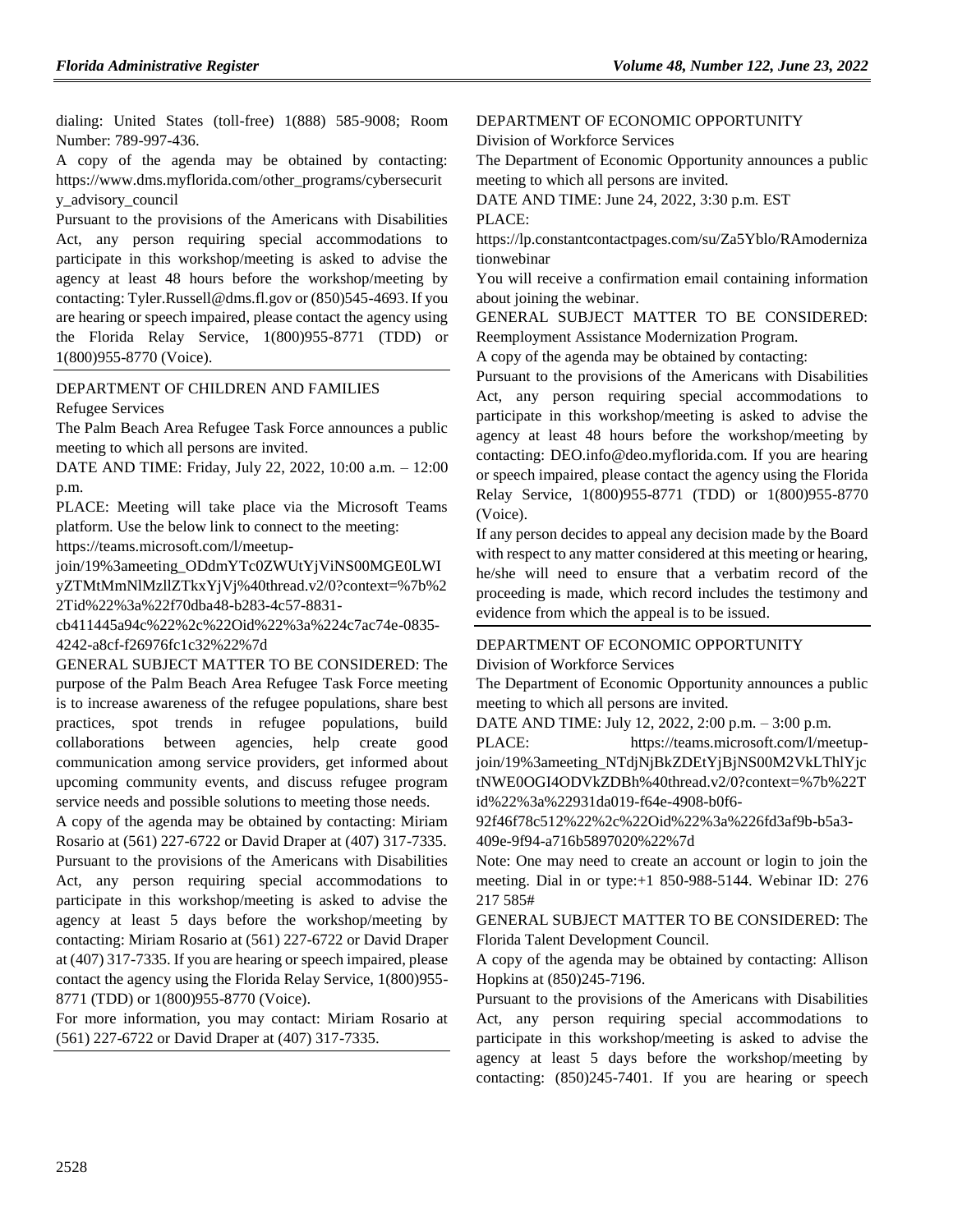impaired, please contact the agency using the Florida Relay Service, 1(800)955-8771 (TDD) or 1(800)955-8770 (Voice). For more information, you may contact: Allison Hopkins at (850)245-7196.

#### [INFINITE SOURCE COMMUNICATIONS GROUP, LLC](https://www.flrules.org/gateway/organization.asp?id=1035)

The Florida Department of Transporation, District Six announces a public meeting to which all persons are invited. DATES AND TIMES: Wednesday, June 29, 2022, starting at 5:30 p.m. and Thursday, June 30, 2022, starting at 6:00 p.m. PLACE: Attend In-Person on Wednesday, June 29, 2022:

Indian Beach Park, 4621 Collins Avenue, Miami Beach, FL 33140. The meeting will consist of an open house format starting at 5:30 p.m. All current Centers for Disease Control and Prevention (CDC) guidelines will be observed. To RSVP visit: www.fdotmiamidade.com/collinsavestudy

Attend Virtually on Thursday, June 30, 2022:

Visit the link:

https://attendee.gotowebinar.com/register/4865836355723840 013.

Participants can also call in by dialing +1 (877) 309-2071; Access code: 547-064-512.

The meeting will consist of a formal presentation starting at 6 p.m.

The same information will be shared at both events.

GENERAL SUBJECT MATTER TO BE CONSIDERED: The Florida Department of Transportation (FDOT) District Six will host two Public Meetings for the State Road (SR) A1A/Collins Avenue from W 41 Street to W 63 Street Multimodal Corridor Study, in Miami-Dade County. The project identification number is 434773-3-12-01.

Staff will be available to answer questions and provide assistance. Questions will be responded to as time permits, in the order received. If your question is not responded to during the event, a response will be provided in writing afterwards.

For the in-person meeting, all current Centers for Disease Control and Prevention (CDC) guidelines will be observed.

Public participation is solicited without regard to race, color, national origin, age, sex, religion, disability, or family status.

A copy of the agenda may be obtained by contacting: Community Outreach Specialist, Maria Alzate at 305-573- 0089, email: maria@iscprgroup.com

Pursuant to the provisions of the Americans with Disabilities Act, any person requiring special accommodations to participate in this workshop/meeting is asked to advise the agency at least 7 days before the workshop/meeting by contacting: Nicholas Danu at 305-470-5219 or in writing at FDOT, 1000 NW 111 Avenue, Miami, FL 33172 or by email at: Nicholas.Danu@dot.state.fl.us. If you are hearing or speech impaired, please contact the agency using the Florida Relay Service, 1(800)955-8771 (TDD) or 1(800)955-8770 (Voice).

For more information, you may contact: Community Outreach Specialist Maria Alzate at 305-573-0089, email: maria@iscprgroup.com

#### [END HUMAN TRAFFICKING, INC.](https://www.flrules.org/gateway/organization.asp?id=1381)

The Florida Alliance to End Human Trafficking (End Human Trafficking, Inc.) announces a public meeting to which all persons are invited.

DATE AND TIME: June 28, 2022, 9:00 a.m.

PLACE:

https://us02web.zoom.us/j/84982344470?pwd=dfa57y8b7Urb 55VohZbBpqMk85JuyY.1

Meeting ID: 849 8234 4470

Passcode: 338319

One tap mobile

+13126266799,,84982344470#,,,,\*338319# US (Chicago)

+16465588656,,84982344470#,,,,\*338319# US (New York)

GENERAL SUBJECT MATTER TO BE CONSIDERED: Update FY 2022-2023 budget.

A copy of the agenda may be obtained by contacting: Erin@FloridaAllianceEndHT.com

# Section VII Notice of Petitions and Dispositions Regarding Declaratory Statements

#### [DEPARTMENT OF HEALTH](https://www.flrules.org/gateway/department.asp?id=64)

[Board of Optometry](https://www.flrules.org/gateway/organization.asp?id=304)

NOTICE IS HEREBY GIVEN that the Board of Optometry has received the petition for declaratory statement from Richard T. Corea, OD, on behalf of Florida Lions Eye Clinic, on April 21, 2022.The petition seeks the agency's opinion as to the applicability of Section 456.015, Florida Statutes, as it applies to the petitioner.

The Petitioner seeks a Declaratory Statement from the Board regarding a limited or critical care license for practitioners who are fully retired and volunteer at non-profit entities without pay. Except for good cause shown, motions for leave to intervene must be filed within 21 days after the publication of this notice. A copy of the Petition for Declaratory Statement may be obtained by contacting: Dayle Mooney, Executive Director, Board of Optometry, 4052 Bald Cypress Way, Bin # C07, Tallahassee, Florida 32399-3257, telephone: (850) 488-0595, or by electronic mail – MQA.Optometry@flhealth.gov.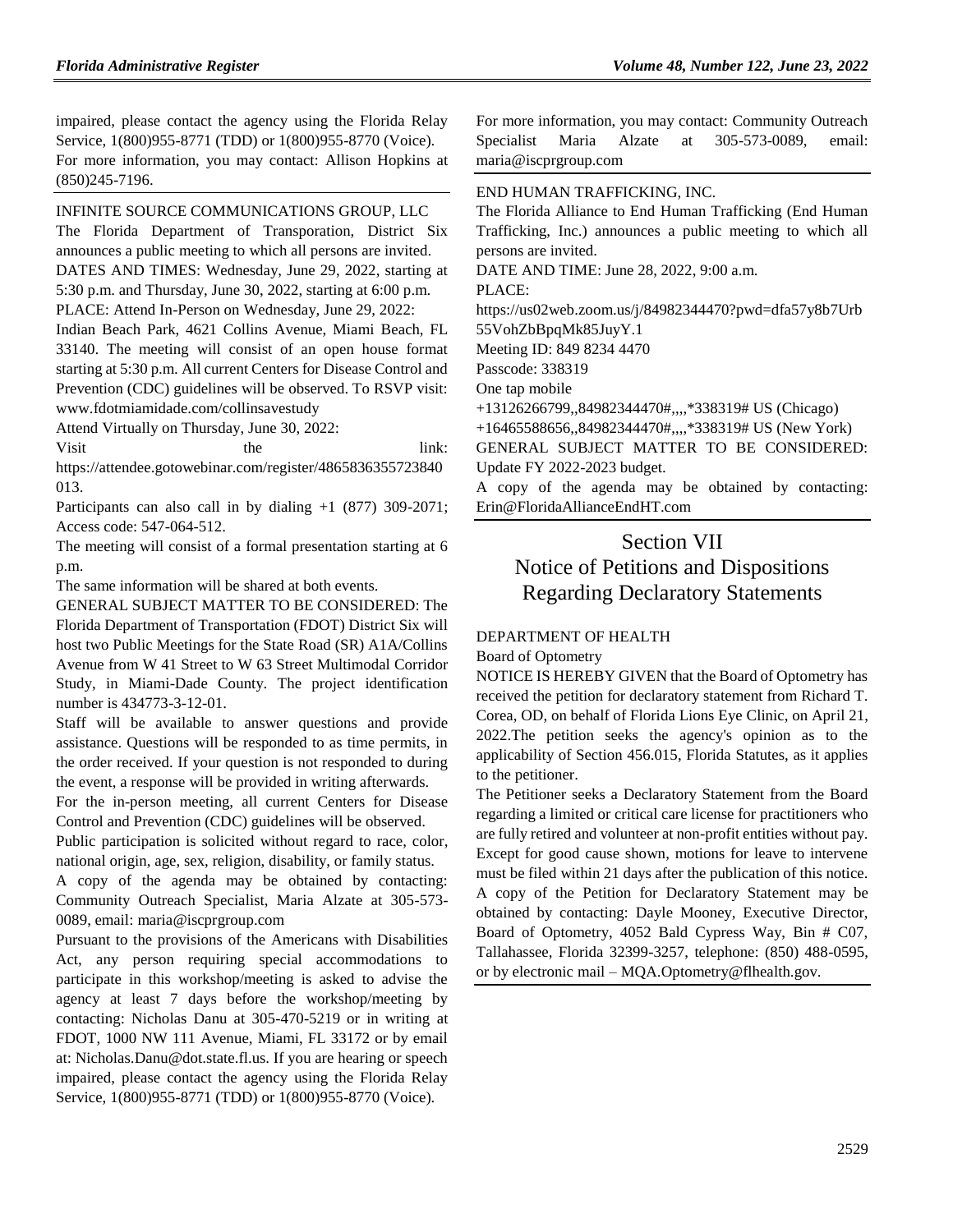# Section VIII Notice of Petitions and Dispositions Regarding the Validity of Rules

Notice of Petition for Administrative Determination has been filed with the Division of Administrative Hearings on the following rules:

## **NONE**

Notice of Disposition of Petition for Administrative Determination has been filed with the Division of Administrative Hearings on the following rules:

## NONE

Section IX Notice of Petitions and Dispositions Regarding Non-rule Policy Challenges

## NONE

Section X Announcements and Objection Reports of the Joint Administrative Procedures **Committee** 

## NONE

Section XI Notices Regarding Bids, Proposals and Purchasing

# NONE

# Section XII Miscellaneous

## [DEPARTMENT OF STATE](https://www.flrules.org/gateway/department.asp?id=1)

Index of Administrative Rules Filed with the Secretary of State Pursuant to subparagraph  $120.55(1)(b)6. - 7$ ., F.S., the below list of rules were filed in the Office of the Secretary of State between 3:00 p.m., Thursday, June 16, 2022 and 3:00 p.m., Wednesday, June 22, 2022.

| Rule No.  | <b>File Date</b> | <b>Effective</b><br>Date |
|-----------|------------------|--------------------------|
| 5J-13.001 | 6/21/2022        | 7/11/2022                |

| 5J-13.003     | 6/21/2022 | 7/11/2022 |
|---------------|-----------|-----------|
| 11C-4.010     | 6/16/2022 | 7/6/2022  |
| 11C-6.004     | 6/16/2022 | 7/6/2022  |
| 11C-7.006     | 6/16/2022 | 7/6/2022  |
| 11C-7.007     | 6/16/2022 | 7/6/2022  |
| 11C-7.009     | 6/16/2022 | 7/6/2022  |
| $11C-7.010$   | 6/16/2022 | 7/6/2022  |
| 11C-7.012     | 6/16/2022 | 7/6/2022  |
| 62-296.513    | 6/16/2022 | 6/16/2022 |
| 62-304.515    | 6/17/2022 | 7/7/2022  |
| 62-304.715    | 6/17/2022 | 7/7/2022  |
| 64B9-6.003    | 6/17/2022 | 7/7/2022  |
| 64B9-6.004    | 6/17/2022 | 7/7/2022  |
| 64B11-5.001   | 6/22/2022 | 7/12/2022 |
| 64B16-26.1032 | 6/21/2022 | 7/11/2022 |
| 67-21.001     | 6/16/2022 | 7/6/2022  |
| 67-21.002     | 6/16/2022 | 7/6/2022  |
| 67-21.0025    | 6/16/2022 | 7/6/2022  |
| 67-21.003     | 6/16/2022 | 7/6/2022  |
| 67-21.004     | 6/16/2022 | 7/6/2022  |
| 67-21.0045    | 6/16/2022 | 7/6/2022  |
| 67-21.006     | 6/16/2022 | 7/6/2022  |
| 67-21.007     | 6/16/2022 | 7/6/2022  |
| 67-21.008     | 6/16/2022 | 7/6/2022  |
| 67-21.009     | 6/16/2022 | 7/6/2022  |
| 67-21.010     | 6/16/2022 | 7/6/2022  |
| 67-21.013     | 6/16/2022 | 7/6/2022  |
| 67-21.014     | 6/16/2022 | 7/6/2022  |
| 67-21.015     | 6/16/2022 | 7/6/2022  |
| 67-21.017     | 6/16/2022 | 7/6/2022  |
| 67-21.018     | 6/16/2022 | 7/6/2022  |
| 67-21.019     | 6/16/2022 | 7/6/2022  |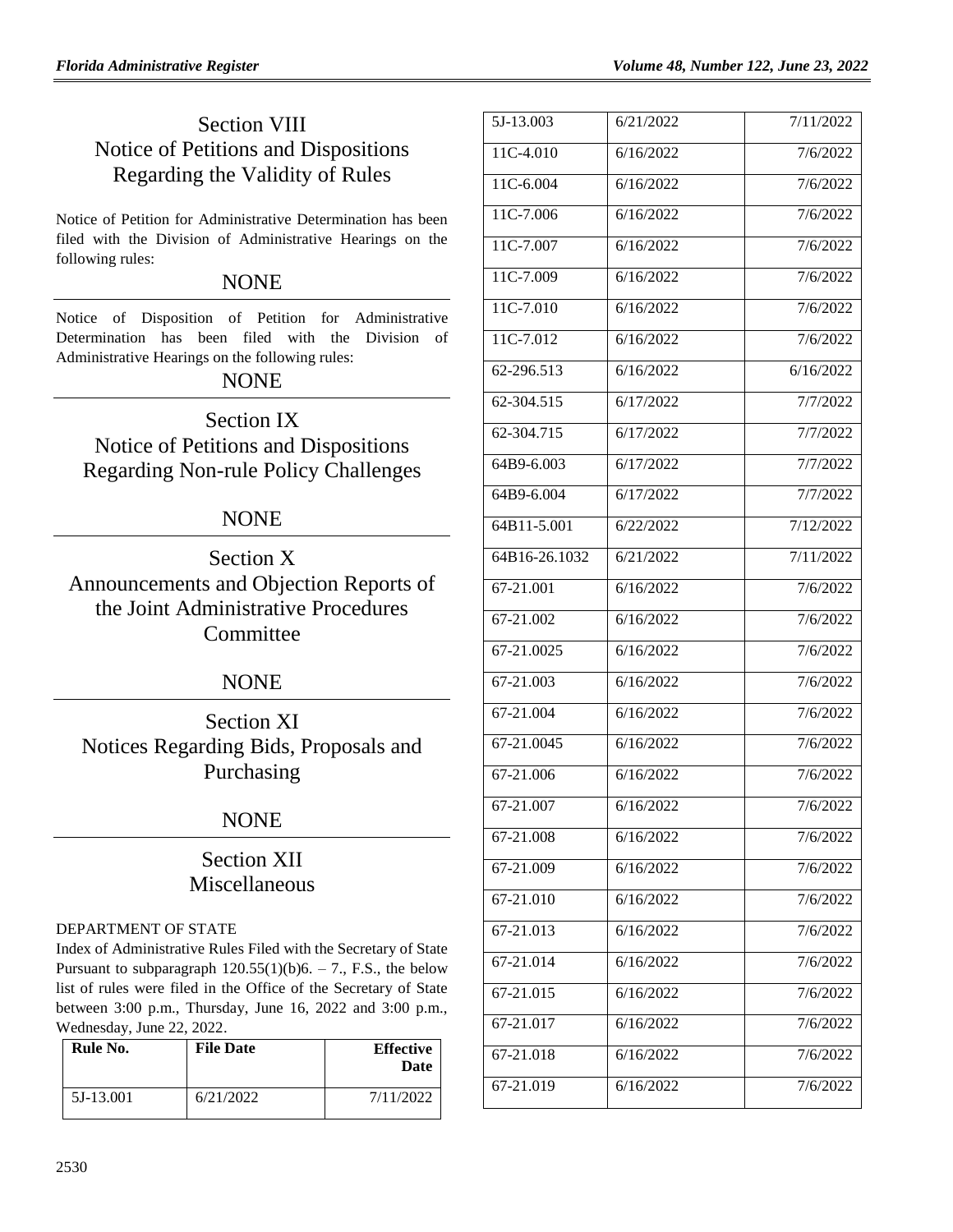| 67-21.025                | 6/16/2022 | 7/6/2022 |
|--------------------------|-----------|----------|
| 67-21.026                | 6/16/2022 | 7/6/2022 |
| 67-21.027                | 6/16/2022 | 7/6/2022 |
| 67-21.028                | 6/16/2022 | 7/6/2022 |
| 67-21.029                | 6/16/2022 | 7/6/2022 |
| 67-21.030                | 6/16/2022 | 7/6/2022 |
| 67-21.031                | 6/16/2022 | 7/6/2022 |
| $67 - 48.001$            | 6/16/2022 | 7/6/2022 |
| 67-48.002                | 6/16/2022 | 7/6/2022 |
| 67-48.004                | 6/16/2022 | 7/6/2022 |
| 67-48.007                | 6/16/2022 | 7/6/2022 |
| 67-48.0072               | 6/16/2022 | 7/6/2022 |
| 67-48.0075               | 6/16/2022 | 7/6/2022 |
| 67-48.009                | 6/16/2022 | 7/6/2022 |
| 67-48.0095               | 6/16/2022 | 7/6/2022 |
| 67-48.010                | 6/16/2022 | 7/6/2022 |
| $\overline{67}$ -48.0105 | 6/16/2022 | 7/6/2022 |
| 67-48.013                | 6/16/2022 | 7/6/2022 |
| 67-48.014                | 6/16/2022 | 7/6/2022 |
| 67-48.015                | 6/16/2022 | 7/6/2022 |
| 67-48.017                | 6/16/2022 | 7/6/2022 |
| $\overline{67}$ -48.018  | 6/16/2022 | 7/6/2022 |
| 67-48.019                | 6/16/2022 | 7/6/2022 |
| 67-48.020                | 6/16/2022 | 7/6/2022 |
| 67-48.0205               | 6/16/2022 | 7/6/2022 |
| 67-48.022                | 6/16/2022 | 7/6/2022 |
| 67-48.023                | 6/16/2022 | 7/6/2022 |
| 67-48.027                | 6/16/2022 | 7/6/2022 |
| 67-48.028                | 6/16/2022 | 7/6/2022 |
| 67-48.029                | 6/16/2022 | 7/6/2022 |
| 67-48.030                | 6/16/2022 | 7/6/2022 |
| 67-48.031                | 6/16/2022 | 7/6/2022 |

| 67-48.040 | 6/16/2022 | 7/6/2022 |
|-----------|-----------|----------|
| 67-48.041 | 6/16/2022 | 7/6/2022 |
| 67-60.001 | 6/16/2022 | 7/6/2022 |
| 67-60.002 | 6/16/2022 | 7/6/2022 |
| 67-60.003 | 6/16/2022 | 7/6/2022 |
| 67-60.004 | 6/16/2022 | 7/6/2022 |
| 67-60.005 | 6/16/2022 | 7/6/2022 |
| 67-60.006 | 6/16/2022 | 7/6/2022 |
| 67-60.007 | 6/16/2022 | 7/6/2022 |
| 67-60.008 | 6/16/2022 | 7/6/2022 |
| 67-60.009 | 6/16/2022 | 7/6/2022 |
| 67-60.010 | 6/16/2022 | 7/6/2022 |

### **LIST OF RULES AWAITING LEGISLATIVE APPROVAL SECTIONS 120.541(3), 373.139(7) AND/OR 373.1391(6), FLORIDA STATUTES**

| Rule No.    | <b>File Date</b> | <b>Effective</b><br><b>Date</b> |
|-------------|------------------|---------------------------------|
| 5K-4.020    | 12/10/2021       | **/**/****                      |
| 5K-4.035    | 12/10/2021       | **/**/****                      |
| 5K-4.045    | 12/10/2021       | **/**/****                      |
| 60FF1-5.009 | 7/21/2016        | **/**/****                      |
| 60P-1.003   | 12/8/2021        | **/**/****                      |
| 60P2.002    | 11/5/2019        | **/**/****                      |
| $60P-2.003$ | 11/5/2019        | **/**/****                      |
| 62-6.001    | 5/10/2022        | **/**/****                      |
| 62-600.405  | 11/16/2021       | **/**/****                      |
| 62-600.705  | 11/16/2021       | **/**/****                      |
| 62-600.720  | 11/16/2021       | **/**/****                      |
| 64B8-10.003 | 12/9/2015        | **/**/****                      |
| 65C-9.004   | 3/31/2022        | **/**/****                      |
| 69L-7.020   | 10/22/2021       | **/**/****                      |
| 64B8-10.003 | 12/9/2015        | **/**/****                      |